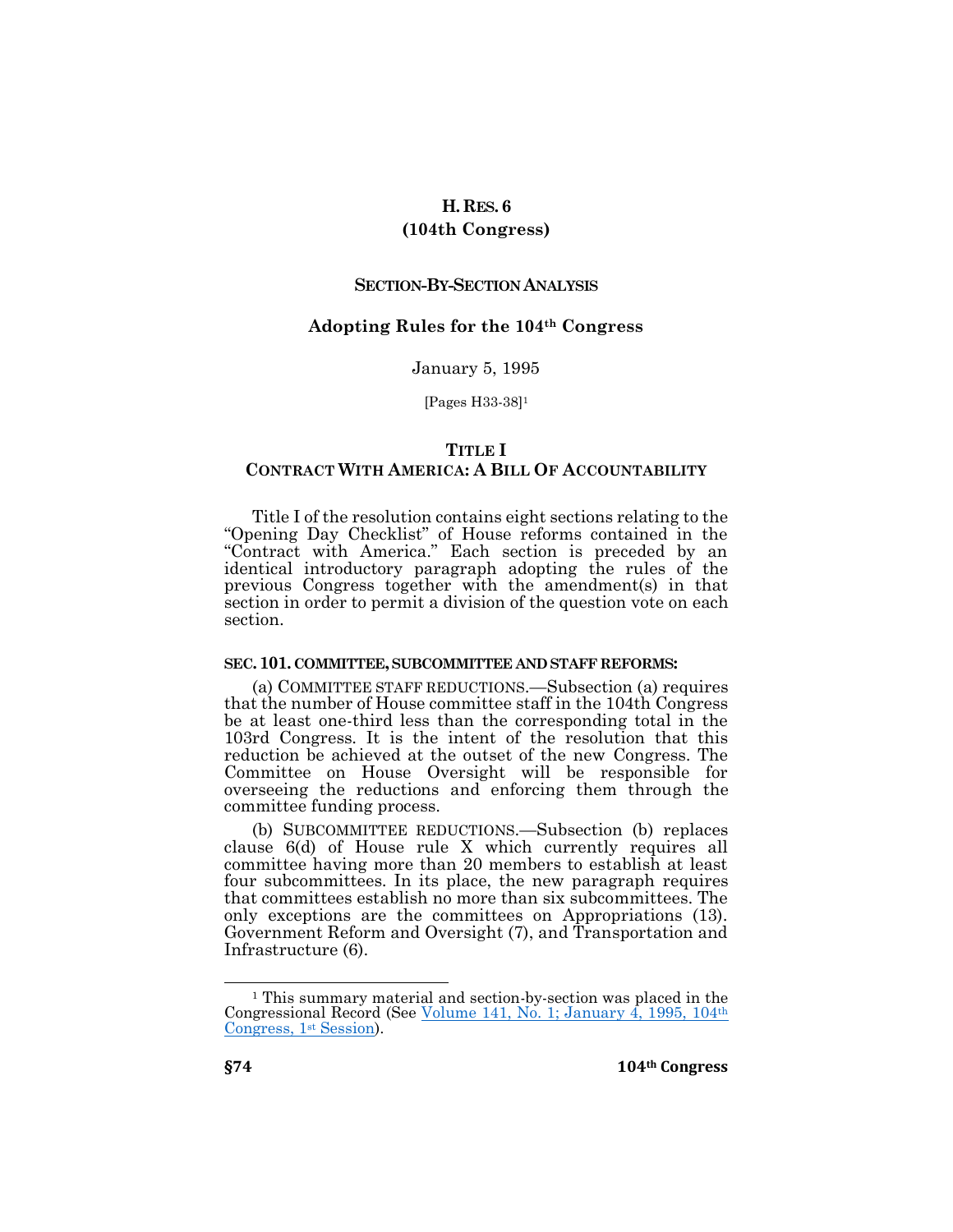This paragraph should be read in the context of sec. 204 of the resolution which limits Members to no more than four subcommittee assignments. In that section, subcommittee is defined as "any panel (other than a special oversight panel of the Committee on National Security), task force, special subcommittee, or any subunit of a standing committee that is established for a cumulative period longer than six months in any Congress." The intent of these two limitations is to make both Member and committee work more deliberative, participatory, and manageable by reducing scheduling conflicts and jurisdictional overlap. This is especially important given the ban on proxy voting in committees.

(c) CONSOLIDATED COMMITTEE STAFF AND BIENNIAL FUNDING.—

Subsection (c) amends clause 5 of rule XI ("Committee Expenses") in two important respects. First, it requires that all committee staff salaries and expenses be authorized in an expense resolution reported by the Committee on House Oversight. At present, only investigative staff salaries and expenses are funded through expense resolutions while so-called statutory staff (see amendments to rule XI clause 6 below), are paid for directly from appropriations.

Second, the subsection provides for one primary expense resolution per Congress instead of one each session. This is the system currently in effect in the Senate. The purpose for the biennial resolution is to permit committee to plan for a full Congress and to free-up the time otherwise consumed by the House and its committees on processing two budgets per Congress. The ability of committees to request additional or supplemental expense resolutions in a Congress is preserved. The only committee exempted from this consolidated funding process will be Appropriations which has been traditionally exempt to avoid undue pressures on its funding decisions. The Budget Committee, which has been exempt from the funding process since its formation in 1975, would be brought under the funding process by this rule change.

The resolution contains a free-standing, interim funding rule for committees until their expense resolutions are adopted. This permits committees to incur expenses consistent with their planned staff reductions. Clause 5(d) of rule XI is amended to require that committee chairmen make available to each subcommittee sufficient staff to carry out its responsibilities under committee rules, and that the minority is treated fairly in the appointment of subcommittee staff. This replaces an existing provision which entitles each subcommittee chairman and ranking minority member to appoint one staff person at a rate of pay up to 75% of the maximum allowable for committee staff. It is the intent of this provision to reestablish the primacy of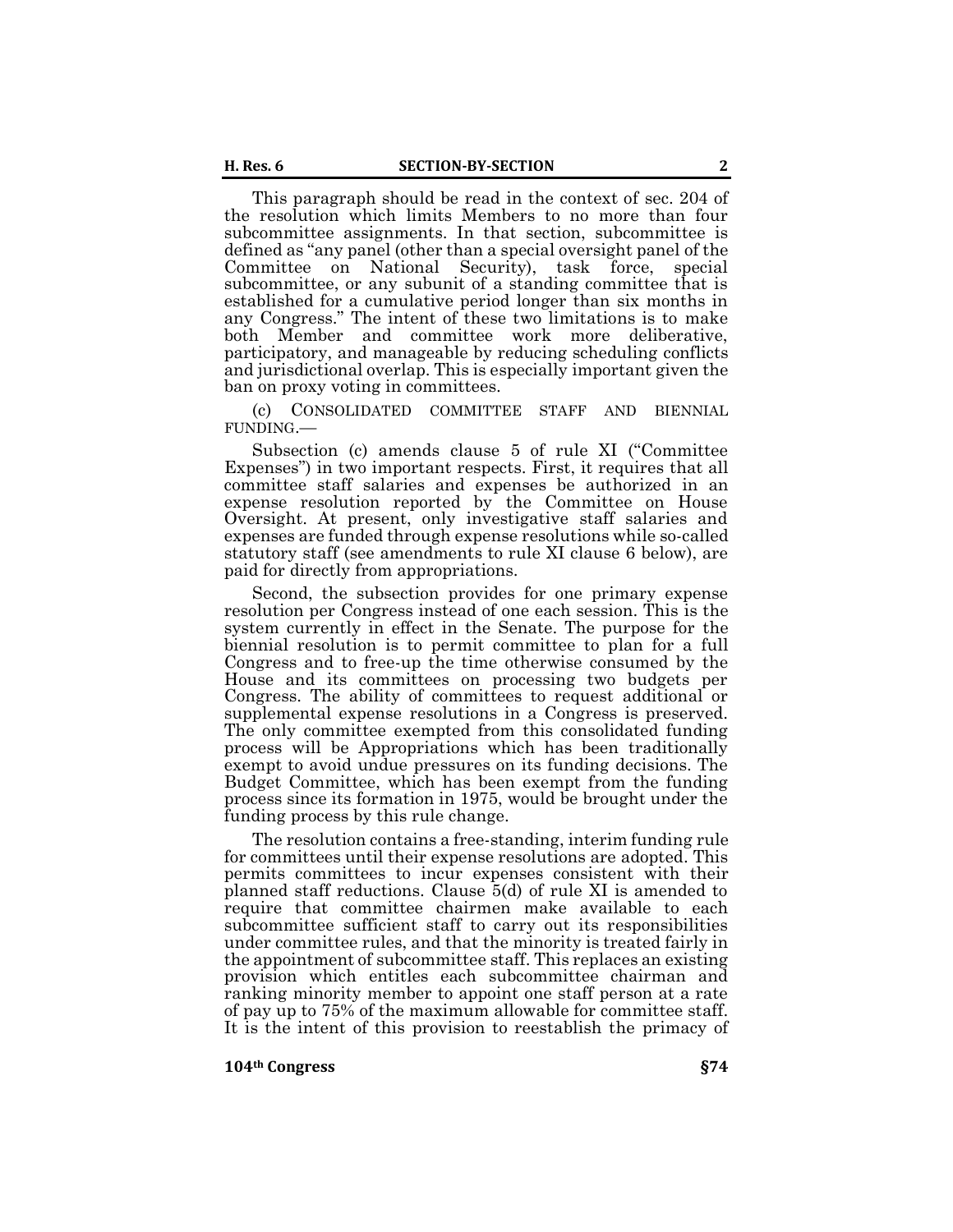committees over subcommittees while maintaining the ability of subcommittees to carry out their functions as arms of the parent committee. Nothing in this rule would prevent a committee chairman from allowing a subcommittee chairman to nominate a staff member for approval, either as a matter of policy or committee rule. But, it places ultimate authority over all committee staff in the full committee chairman and restores the line of responsibility of all such staff to the full committee.

Subsection (d) amends clause 6 of rule XI ("Committee Staffs") in several respects. First, it eliminates the distinction between professional and clerical staff so that all 30 of the core committee staff are termed "professional." Under existing rules, each committee may appoint 18 professional and 12 clerical staff, with the minority entitled to one-third of each category. The one- third guarantee to the minority is retained, but with the difference that it would apply even if the committee appoints fewer than 30 staff.

The existing conditions that committee staff engage only in committee business during congressional working hours and not be assigned duties other than committee business are retained. However, the rule is amended to recognize the existence of shared or associate staff who may be paid from both Member clerk hire as well as committee funds. In such cases, the chairman must certify that their committee work is commensurate with their pay. It is the intent of this rule to permit a chairman to require by committee rule or policy that a supervising [p. H34] Member first certify the same to the chairman if a staff member is not working directly under the chairman. The new rule also makes clear that the employment of such shared or committee staff is subject to such terms, conditions, or limitations as may be established by the

### **Committee on House Oversight**

#### **SEC.102. TRUTH-IN-BUDGETING BASELINE REFORM:**

Subsection (a) amends House rule XI, clause 2(l)(3), relating to the contents of committee reports, to require that cost estimates submitted for reports on measures providing new budget authority shall include, when practicable, a comparison of the total estimated funding for the program (or programs), to the appropriate levels under current law.

Subsection (b) inserts similar language in clause 7(a) of rule XIII, relating to cost estimates in committee reports (other than those of the Committees on Appropriations, Rules, House Oversight, and Standards of Official Conduct).

**§74 104th Congress**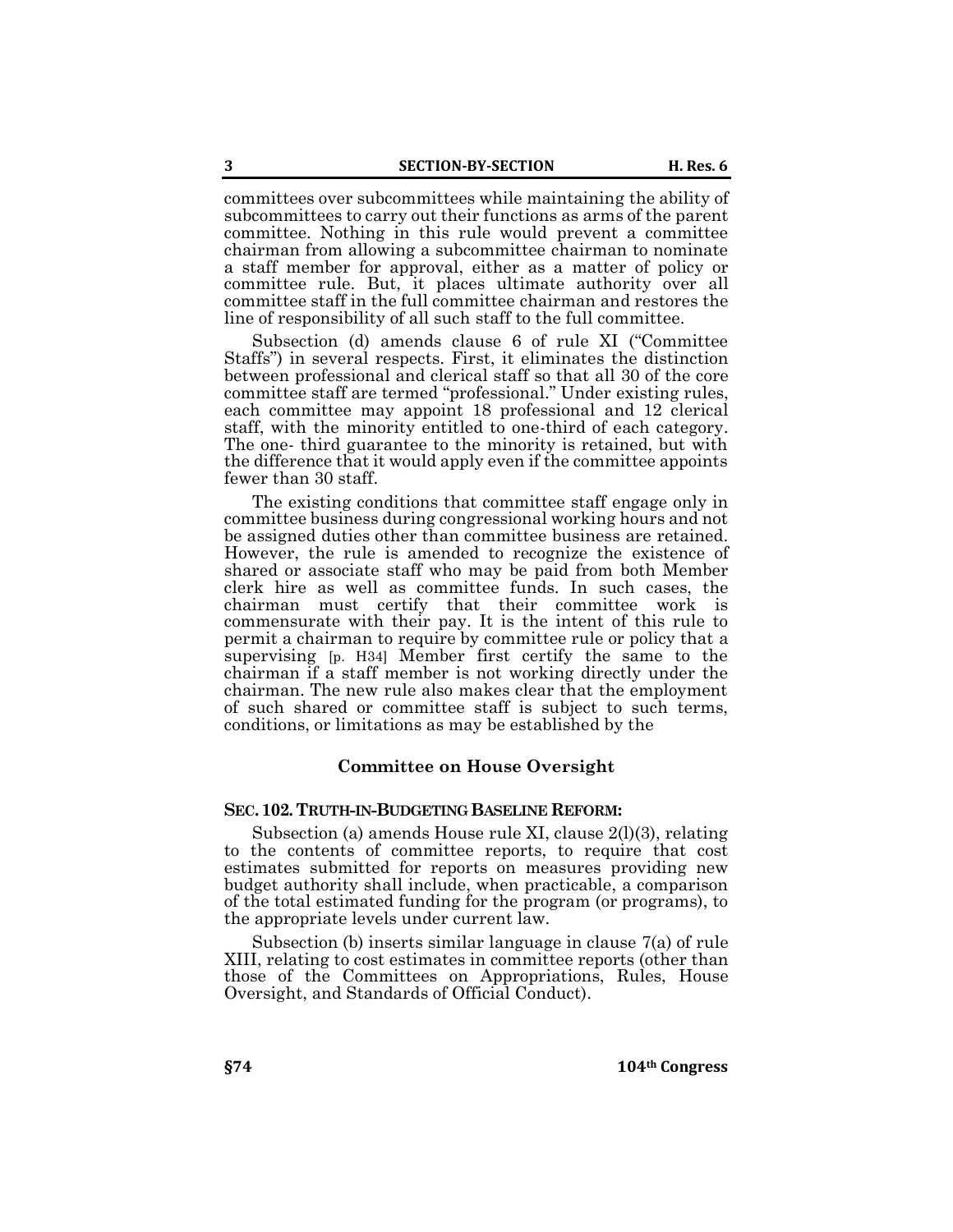These provisions apply to individual pieces of legislation and not to the budget in its entirety. The changes as they relate to discretionary spending authorizations will require that the cost estimates show the entire amount being authorized by current law. In virtually all instances this will be the entire amount of the program because the authorization will be either extending an expired authorization (in which case the current law is zero) or expanding an existing authorization (in which case the current law for expansion will be zero). Therefore, the rule will require that cost estimates for all legislation providing discretionary spending authorization show the entire amount being authorized. Cost estimates for discretionary appropriations will likewise show the entire amount being appropriated.

The rule as applied to entitlement legislation will require that the cost estimate show the entire amount of spending estimated to occur due to the proposed legislation as well as the amount estimated under current law. This is a change from the previous method of scoring entitlement legislation which only showed the change from current law. Thus, if proposed entitlement legislation provides a lower rate of increase in spending than current law, the cost estimate will show that spending is increasing under the proposed legislation whereas previously the cost estimate would have shown only a reduction from current law.

# **SEC. 103. TERM LIMITS FOR SPEAKER, COMMITTEE AND SUBCOMMITTEE CHAIRMEN:**

Subsection (a) amends rule I ("Duties of the Speaker") by adding a new clause 8 at the end which prohibits any person from serving as House Speaker for more than four consecutive terms (excluding any service for less than a session of Congress), beginning with the 104th Congress. The eight year limit is consistent with the spirit of the current two-term limit on Presidents, with the exception of the term "consecutive." While the rule cannot be made binding on future Congresses, since each has the constitutional authority to make its own rules, it does set a standard to go by which has been encouraged and agreed to by the new Speaker in the 104th Congress.

Subsection (b) amends clause 6(e) of rule X which currently provides that all vacancies on House standing committees shall be filled by election by the House from nominations submitted by the respective party caucus or conference. The new sentence provides that no Member may serve as the chairman of the same standing committee or subcommittee for more than three consecutive Congresses, beginning with the 104th Congress. The purpose of this new limitation is not merely to allow other Members to assume leadership responsibilities sooner, but more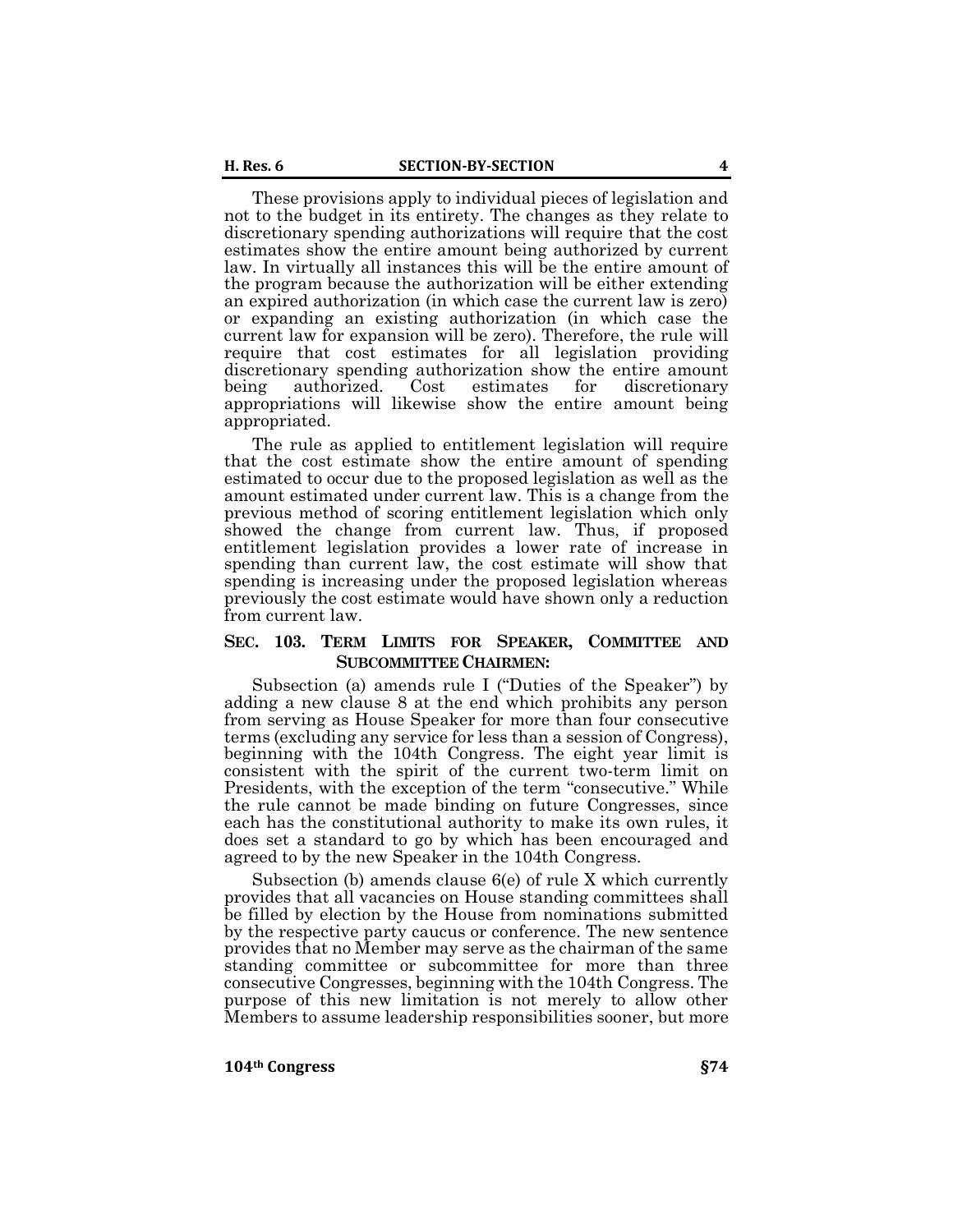importantly to prevent stagnation or too close a relationship to develop between committee leaders and the interests they oversee at the expense of balanced oversight and legislation.

### **SEC.104. PROXY VOTING BAN:**

Subsection (a) amends House rule XI, clause 2, which currently permits proxy voting in committees, by prohibiting the use of proxies by any Member on any measure or matter before a committee. Subsection (b) simply makes a conforming change in clause 2(e)(1) of rule XI by striking a reference to proxy voting.

The main purpose for this change is to ensure greater participation in committee deliberations and decisions so that the legislative product will be more representative and developed than if produced by a few members present. The overall aim of many of the committee reforms is to restore committees as the legislative workshops of the House.

This rule does not apply to House-Senate conference committees which operate under joint rules agreed to by a particular conference. Conference committees, for instance, do not require an actual meeting to sign the report (though they must hold at least one meeting at some point) – only a majority of conferees from each House to sign the report.

#### **SEC.105.COMMITTEE SUNSHINE RULES:**

Subsection (a) amends clause  $2(g)(1)$  of rule XI, relating to open meetings to require that meetings which are open to the public shall also be open to the broadcast and photographic media. It also requires that meetings may only be closed by majority vote, with a majority present, if it is determined that matters to be disclosed would endanger national security, compromise sensitive law enforcement information, tend to defame, degrade or incriminate any person, or otherwise would violate any law or rule of the House. The subsection also strikes a provision allowing for a meeting to be closed to discuss internal budget or personnel matters.

Under present House rules, a committee must vote to approve coverage of a meeting by radio, television and still photography. And, a meeting may be closed for any purpose by majority vote.

Subsection (b) amends clause  $2(g)(2)$  of rule XI, relating to open committee hearings, to require that any hearing open to the public is also open to the broadcast and photographic media and may only be closed by majority vote, a majority being present, for the same reasons stated in the open meeting rule above.

The present House rule requires a majority vote to open a hearing to the broadcast and photographic media. It also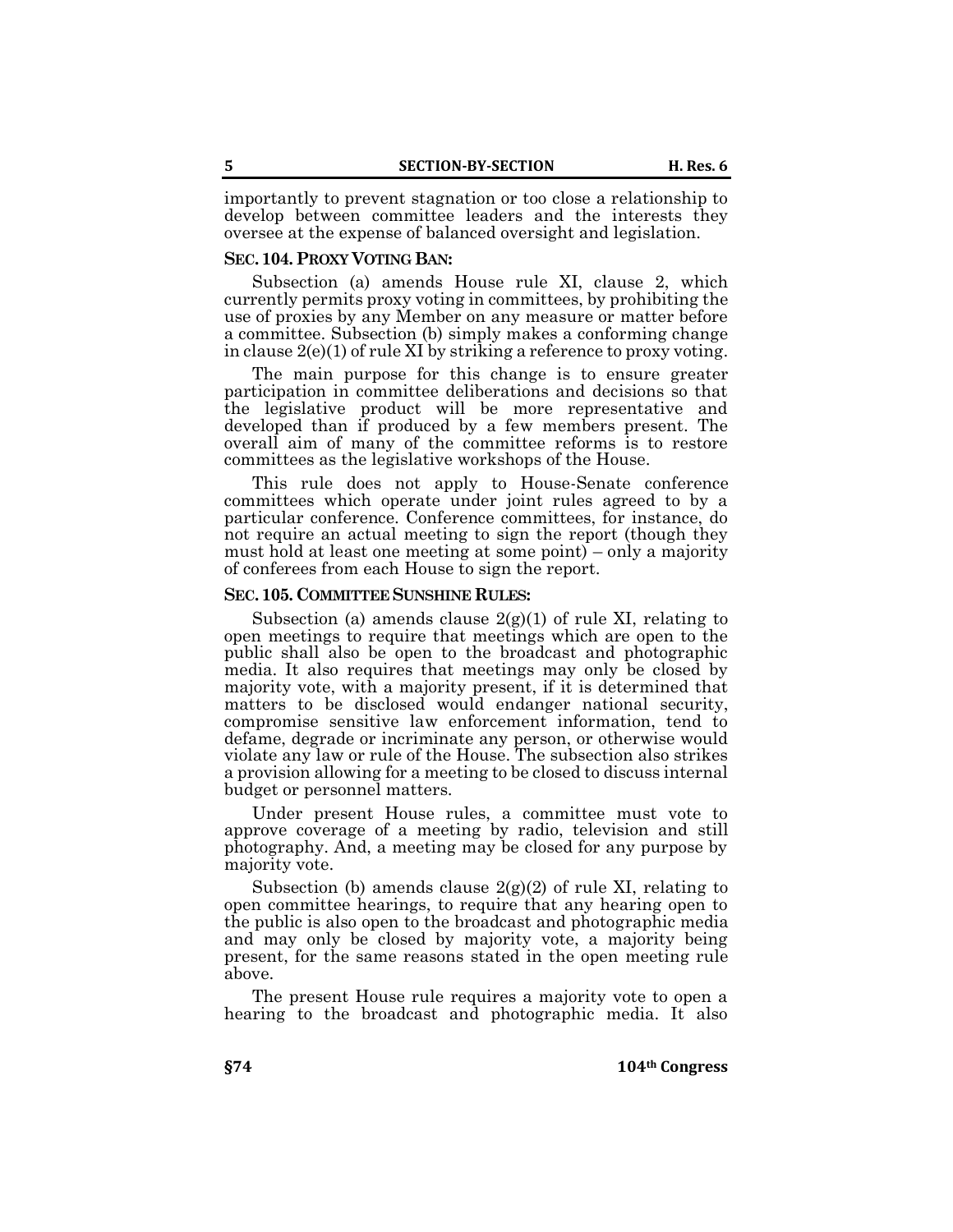prohibits closing a meeting except for all of the specified reasons above except one: the new rule adds the condition relating to the disclosure of "sensitive law enforcement information."

Unchanged is the present rule provision permitting a majority of a committee hearing quorum (which could be as few as two members if a committee has adopted such a quorum requirement as permitted by House rules) to vote to close a hearing either to discuss whether testimony or evidence to be received would endanger national security or, in the case of an investigatory hearing, would tend to defame, degrade or incriminate any person (see clause  $2(k)(5)$  of rule XI); or if a majority of the same hearing quorum makes a determination at an investigatory hearing that testimony or evidence to be disclosed would tend to defame, degrade or incriminate any person.

Subsection (c) amends clause 3(d) of rule XI, relating to the broadcasting of committee meetings or hearings, by striking the clause that makes coverage by the audio and visual media "a privilege made available by the House."

This reflects the new requirement that public meetings and hearings are automatically open to these media and does not require an affirmative vote of the committee.

Subsection (d) amends paragraph (e) of clause 3, rule XI, by eliminating the requirement that a committee must vote to permit audio and visual media coverage except as provided in paragraph  $(f)(2)$ . Paragraph  $(f)(2)$ , which permits a subpoenaed witness to demand that audio and visual coverage of that witness' testimony be prohibited, remains unchanged under the new rule. The subsection also provides that a committee or subcommittee may not limit television or photographic coverage to less than two representatives of each medium except for legitimate space or safety considerations, in which case pool coverage shall be authorized.

#### **SEC.106. LIMITATIONS ON TAX INCREASES:**

Subsection (a) amends clause 5 of rule XXI by adding a new paragraph (c) at the end requiring a three-fifths vote of the House to pass or agree to any bill, joint resolution, amendment or conference report carrying a Federal income tax rate increase. The three-fifths vote would be of those present and voting. This should be read in the context of section 214 of the resolution which requires an automatic rollcall vote in the House on the final passage of any bill, joint resolution or conference report carrying a Federal income tax rate increase.

Subsection (b) adds a new paragraph (d) to clause 5 or rule XXI prohibiting the consideration of any bill, joint resolution, amendment or conference report carrying a retroactive Federal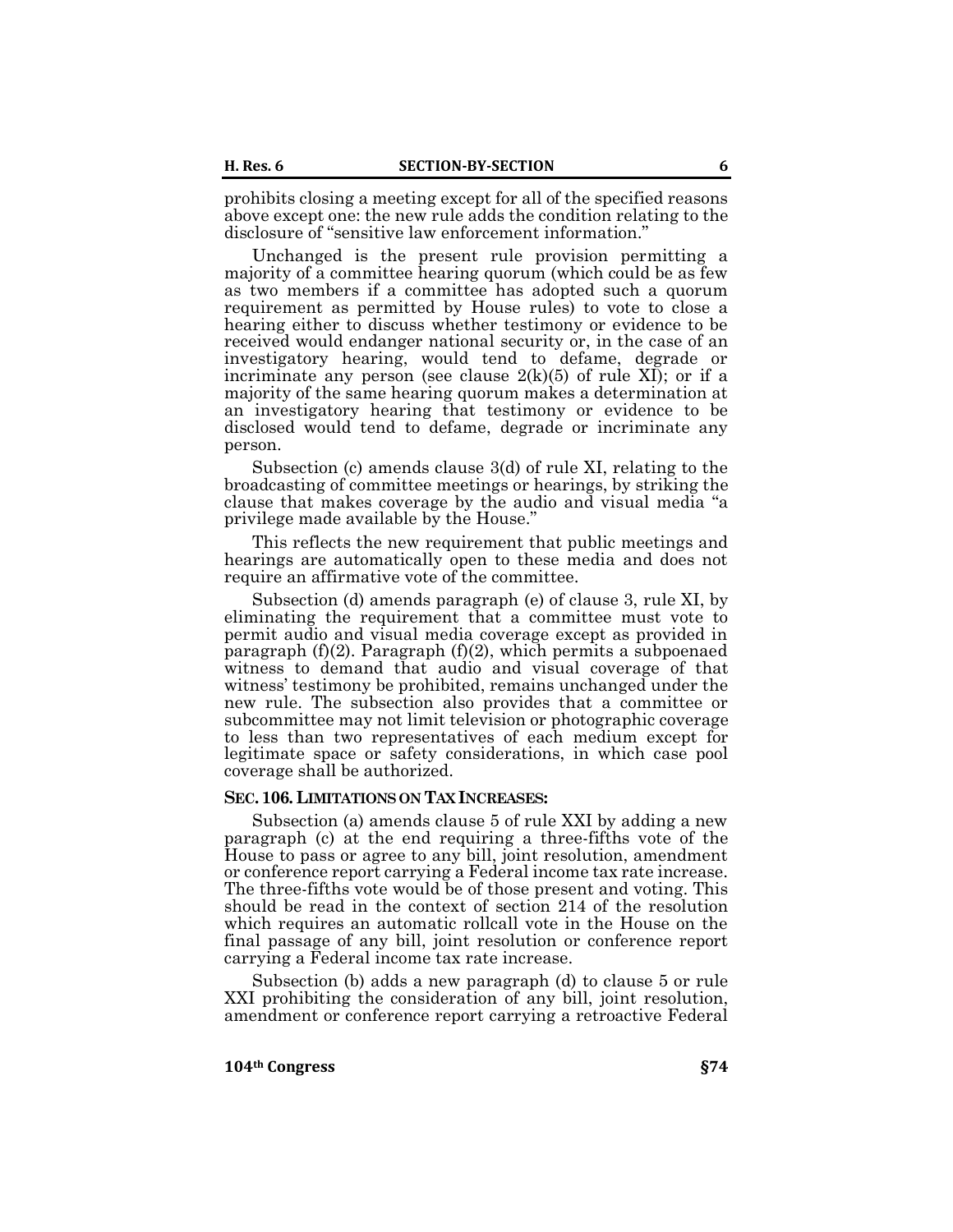income tax rate increase. For purposes of these rules the term "Federal income tax rate increase" is, for example, an increase in the individual income tax rates established in section 1, and the corporate income tax rates established in section 11, respectively, of the Internal Revenue Code of 1986.

### **SEC.107.COMPREHENSIVE HOUSE AUDIT:**

This section is a free-standing requirement that the Inspector General of the House, during the 104th Congress, in consultation with the Speaker and the Committee on House Oversight, conduct a comprehensive audit of House financial records and administrative operations, be authorized to contract with independent auditing firms for such purposes, and report the results of the audit as provided in House rule VI ("Office of Inspector General"), which requires the submission of any audit reports simultaneously to the Speaker, majority leader, and the chairman and ranking minority members of the

### **Committee on House Oversight.**

# **SEC. 108. CONSIDERATION OF THE "CONGRESSIONAL ACCOUNTABILITY ACT":**

Sec. 108 is a free-standing, special rule, permitting the consideration in the House, at any time after the adoption of the House rules' resolution, of H.R. 1 (104th Congress), a bill to make certain laws applicable to the legislative branch of the Federal Government, if offered by the majority leader or a designee. The special rule provides for one-hour of debate controlled equally by the majority and minority leaders, or their designees, and orders the previous question to final passage without intervening motion except one motion to recommit. The bill would not be subject to amendment unless offered as part of amendatory instructions in the motion to recommit.

#### **TITLE II. GENERAL**

Title II consists of 23 additional sections under a single introductory paragraph adopting the rules of the 103rd Congress together with the further amendments contained in those sections. As such, the 23 sections would not be subject to a division of the question [p. H35] and separate votes. These would be a single vote on Title II following debate on it (and on any vote on a motion to commit).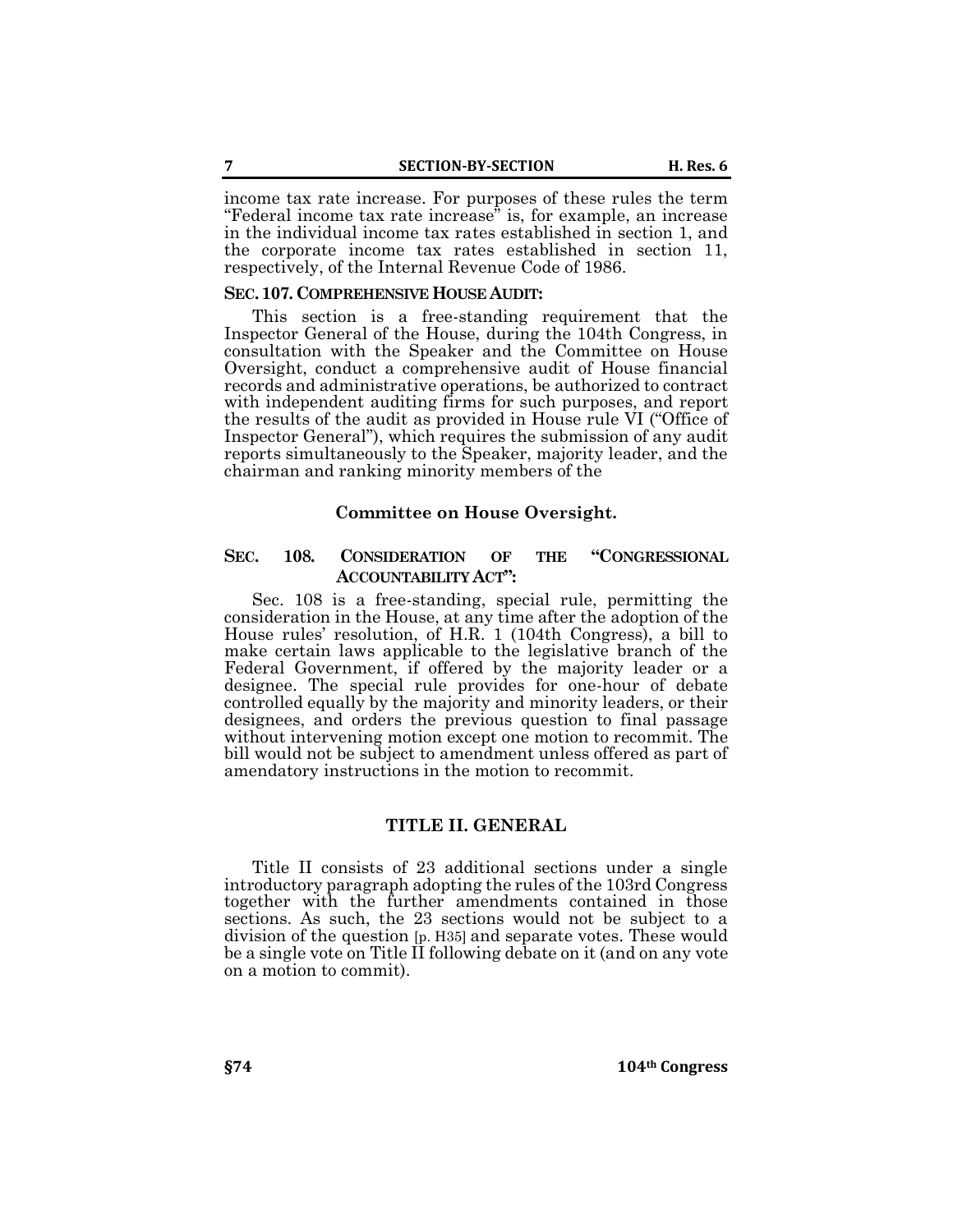#### **SEC.201. ADMINISTRATIVE REFORMS:**

Subsection (a) strikes from rule II references to the Doorkeeper as an elected House Officer (the office is abolished) and add the office of Chief Administrative Officer as a newly elected Officer of the House.

Subsection (b) amends rule III ("Duties of the Clerk") by adding two new clauses, 7 and 8, requiring the Clerk to make semi-annual reports on finances and operations of the Office, to the Committee on House Oversight, and to cooperate with the appropriate offices and persons conducting performance reviews and audits of the Office's finances and operations.

Subsection (c) amends House rules IV, V, and VI as follows:

Rule IV ("Duties of the Sergeant-at-Arms"), is amended to reflect the assumption by the Sergeant-at-Arms of certain duties and responsibilities previously under the Doorkeeper; to require semi-annual reports be made to the Committee on House Oversight regarding the finances and operations of the Office; and to require cooperation with appropriate persons in the performance of reviews and audits.

Rule V, previously relating to the "Duties of the Doorkeeper," is replaced by a new rule relating to the "Chief Administrative Officer" who shall assume many of the duties and functions previously vested in the Director of Non-Legislative and Financial Services (rule VI, clause 1, 103rd Congress). Specifically, the Chief shall have operational and financial responsibility for functions assigned by the Speaker and Committee on House Oversight, subject to their policy direction and oversight. In addition, the Chief shall make semi-annual reports to the Committee on House Oversight on the finances and operations of the Office, and cooperate fully with appropriate offices and persons conducting performance reviews and audits.

Rule VI, previously relating to the Director of Non-Legislative and Financial Services and the Office of Inspector General, is replaced by a new rule establishing the Office of Inspector General. The Office of Director of Nonlegislative and Financial Services would be abolished by the adoption of this new rule.

As with the previous rule VI, clause 2, the Inspector General is to be appointed by the Speaker, majority leader, and minority leader, acting jointly. The Inspector General would be subject to the policy direction and oversight of the Committee on House Oversight, and would be responsible for conducting periodic audits of the financial and administrative functions of the House and joint entities. The audit responsibilities of the previous Inspector General were confined to the financial functions under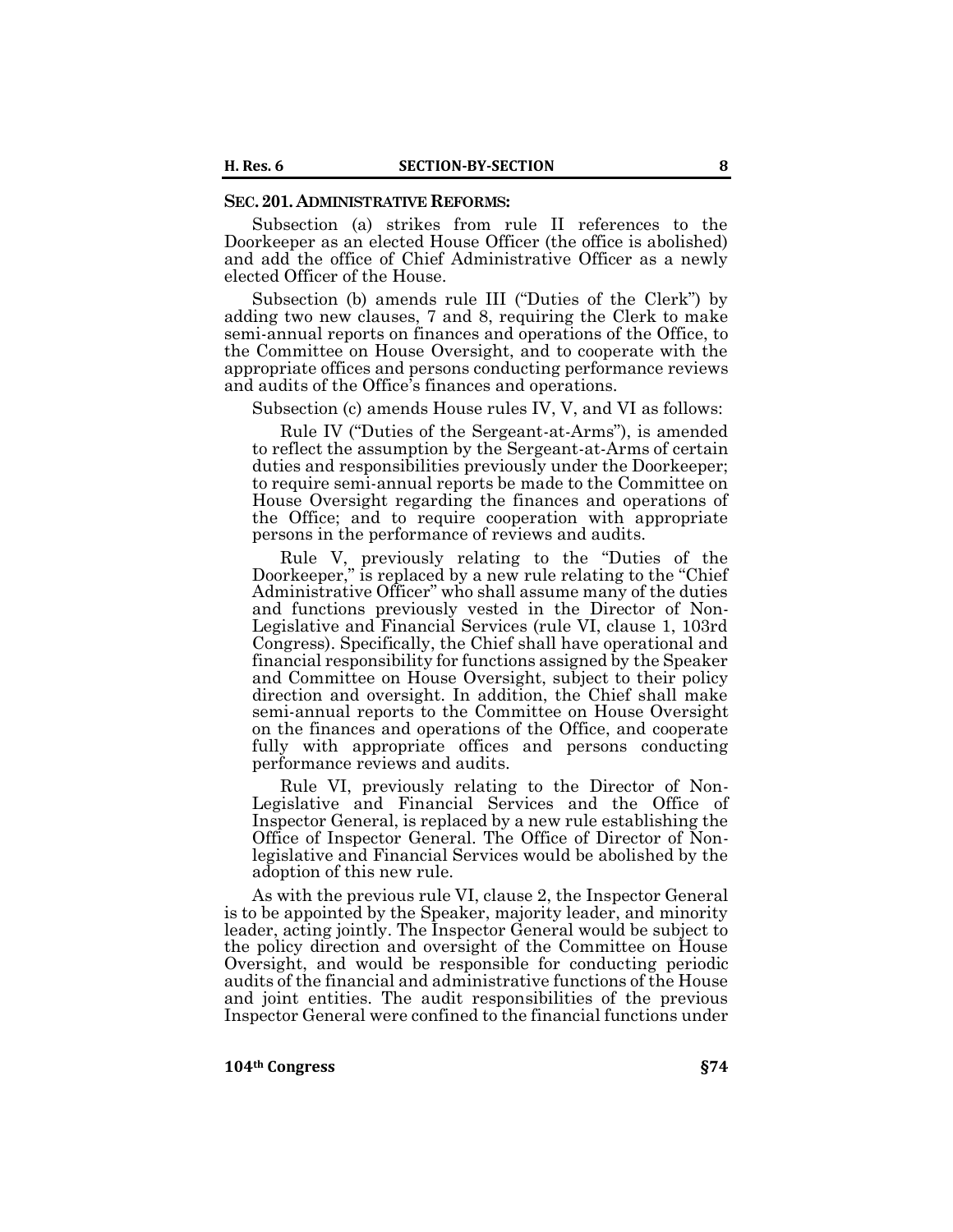the Director of Non-legislative and Financial Services, the Clerk, the Sergeant-at-Arms and the Doorkeeper.

The new responsibilities are therefore broadened to include all financial and administrative functions of the House and joint entities. The existing reporting and consultation requirements regarding any audits would be retained.

Specifically, the Inspector General would be required to report simultaneously to the Speaker, majority leader, and the chairman and ranking minority member of the Committee on House Oversight any financial irregularities discovered, as well as on the final results of any audit.

Moreover, the Inspector General is required to report to the Committee on Standards of Official Conduct any potential violations of House rules or laws applicable to the performance of official duties or the discharge of official responsibilities of any Member, officer or employee of the House. The Committee on Standards of Official Conduct would retain existing authority to refer any possible law violations to the appropriate Federal or State authorities, subject to House approval, under clause  $4(e)(1)(C)$  of rule X.

Subsection (d) eliminates clause 3(j) of rule X which established a bipartisan Subcommittee on House Oversight of the former Committee on House Administration for the purpose of receiving audit reports and exercising oversight of the Clerk, Sergeant-at-Arms, Doorkeeper, Director of Non-legislative and Financial Services, and the Inspector General. These responsibilities will be assumed by the full Committee on House Oversight.

Subsection (e) amends clause 4(d) of rule X, regarding the additional functions of the Committee on House Oversight, by making conforming changes reflecting the committee's new name and changes made in the other Offices of the House.

### **SEC.202.CHANGES IN THE COMMITTEE SYSTEM:**

This section rewrites clause 1 of rule X ("The Committees and Their Jurisdiction"), to reflect the abolition of three committees – District of Columbia, Merchant Marine and Fisheries, and Post Office and Civil Service – the transfer of their jurisdictions, and the renaming and jurisdictional changes in other standing committees of the House.

Specifically, from the Committee on Merchant Marine and Fisheries, the national security aspects of merchant marine jurisdiction is transferred to the Committee on National Security (formerly Armed Services); the Coast Guard jurisdiction is transferred to the Committee on Transportation and Infrastructure (formerly Public Works and Transportation); and the fisheries, marine, non-national security aspects of the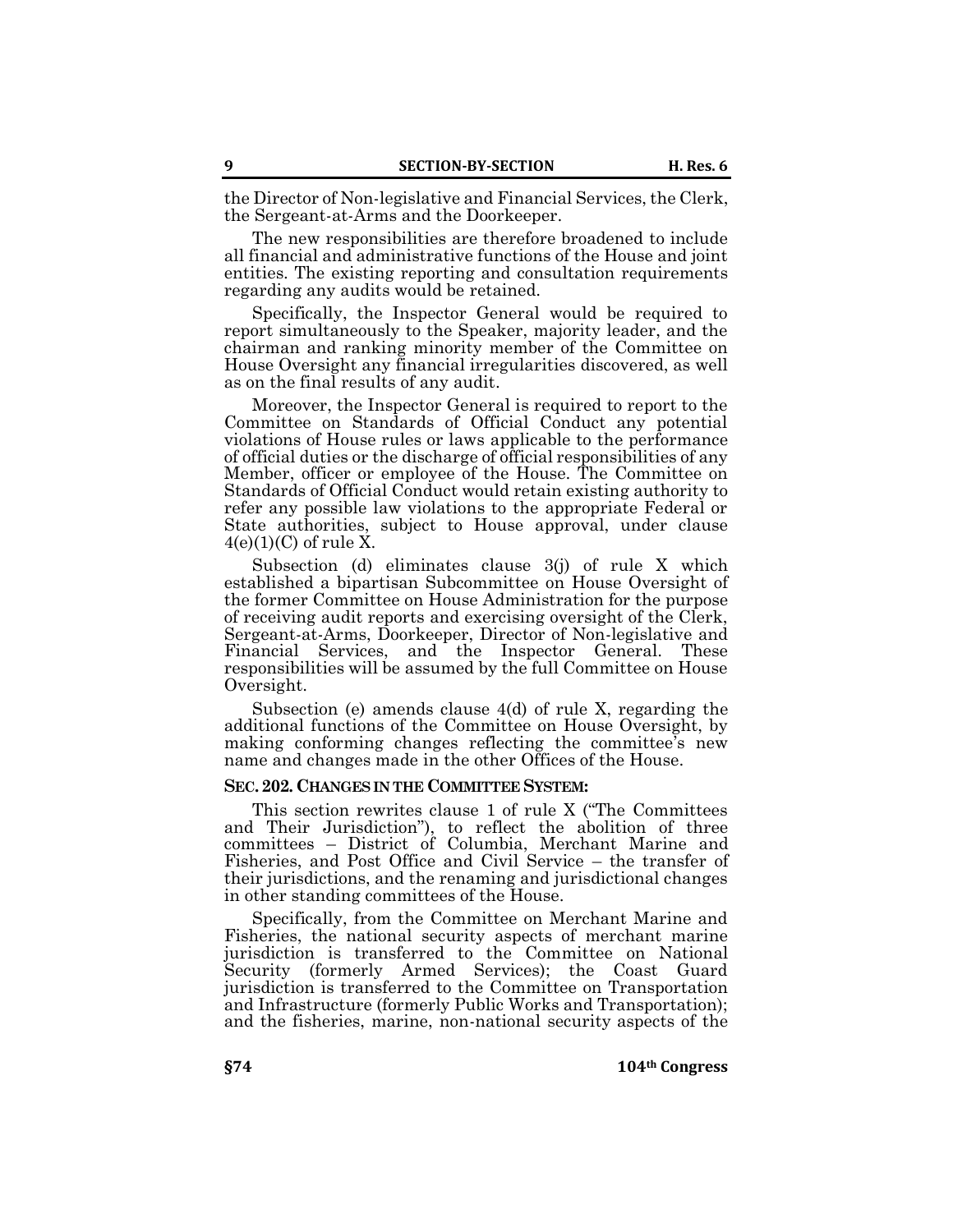merchant marine, oceanographic affairs, and endangered species jurisdictions are transferred to the Committee on Resources (formerly Natural Resources).

The Committee on Government Reform and Oversight (formerly Government Operations), would assume the jurisdictions of the committees on District of Columbia and Post Office and Civil Service, except for the Franking Commission which goes to House Oversight (formerly House Administration).Approximately 20 percent of the jurisdiction of the former Committee on Energy and Commerce (renamed the Committee on Commerce by this resolution) would go to the following committees: primary jurisdiction over Glass-Steagall reform legislation to the Committee on Banking and Financial Services (formerly Banking, Finance and Urban Affairs); consolidation of food inspection jurisdiction to the Committee on Agriculture; railroad jurisdiction to the Committee on Transportation and Infrastructure; Trans-Alaska Pipeline to the Committee on Resources; inland waterways jurisdiction to Transportation and Infrastructure; and consolidation of energy research and development jurisdiction under the Committee on Science.

The Committee on the Budget would gain certain jurisdiction over budgetary legislation from the Committee on Government Reform and Oversight.

Other committee names changes include: Economic and Educational Opportunities (formerly Education and Labor); and International Relations (formerly Foreign Affairs).

#### **SEC.203. OVERSIGHT REFORM:**

Subsection (a) adds two new subparagraphs (d) and (e) at the end of clause 2 of rule X ("General Oversight Responsibilities"). Paragraph (a) requires each standing committee of the House, no later than February 15 of the first session of a Congress, to adopt in open session, with a quorum present, its oversight plans for that Congress, and to submit them to the committees on House Oversight and Government Reform and Oversight.

Committees shall, to the maximum extent feasible, consult with other committees having related jurisdictions to ensure coordination and cooperation in formulating and implementing oversight plans; give priority consideration to including in its plans the review of those laws, programs or agencies operating under permanent authority; and ensure that all laws within their jurisdictions are subject to oversight review at least once every ten years.

No expense resolution could be considered for any committee which has not submitted its oversight plans to the Committee on House Oversight and the Committee on Government Reform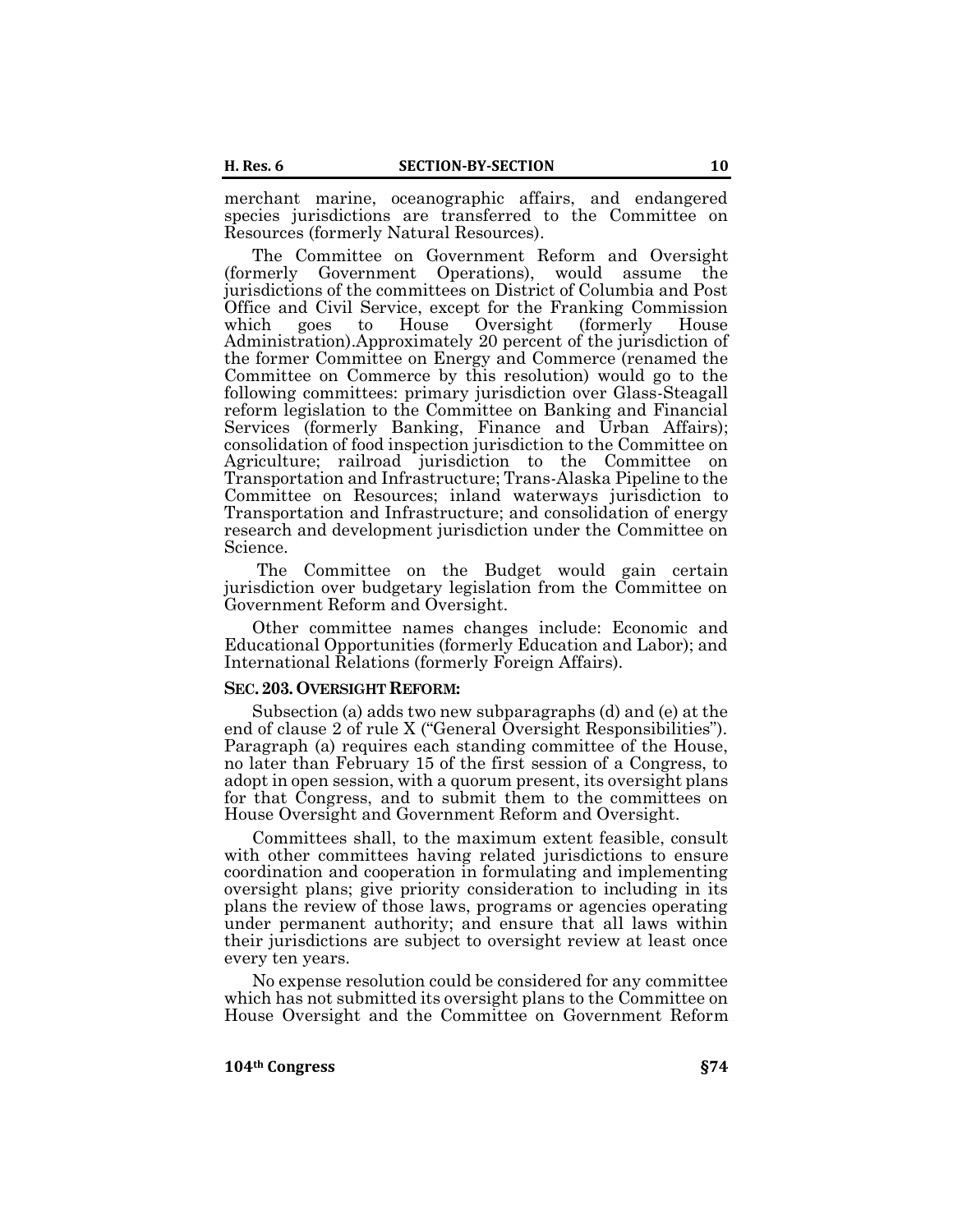and Oversight. Not later than March 31 of the first session of a Congress, after consulting with the Speaker and majority and minority leaders, the Committee on Government Reform and Oversight shall publish the oversight plans of the various committees, together with any recommendations made by the joint leadership group to ensure the most effective coordination of the plans.

Paragraph (e) of rule X, clause 2, authorizes the Speaker, with the approval of the House, to appoint special, ad hoc oversight committees for the purpose of reviewing specific matters within the jurisdiction of two or more committees.

Subsection (b) of the resolution amends clause 1(d) of rule XI, which now requires committee to submit an activity report at the end of each Congress, to include in such reports separate sections on the committees' legislative and oversight activities, including a summary of the oversight plans submitted and actions taken and recommendations made with respect to each such plans, as well as any additional oversight activities undertaken by the committees.

It is the intent of this section to ensure that committees make a more concerted, coordinated and conscientious effort to develop meaningful oversight plans at the beginning of each Congress and to follow-through on their implementation, with a view to examining the full range of the laws under their jurisdiction over a period of five Congresses.

### **SEC.204.MEMBER ASSIGNMENT LIMITS:**

Clause 6(b) of rule X, relating to committee memberships, would be amended by adding a new subparagraph (b) that would limit Members to no more than two standing committee assignments and four subcommittee assignments. The limitation would not apply to committee chairman and ranking minority members who serve as ex officio members of all subcommittees of their committees. Any exceptions to these limits must be approved by the House upon the recommendation of the respective party caucus or conference.

The term subcommittee is defined for purposes of this subparagraph as any panel (other than a special oversight panel of the Committee on National Security), task force, special subcommittee, or any subunit of a committee that is established for a cumulative period of longer than six months in a Congress.

It is the intent of this rule that any waivers by a party caucus or conference be specifically approved before it is presented to the House for consideration. If such party caucus or conference recommendations are specifically approved at the beginning of a Congress, the election of committees by the House will be considered as the requisite approval by the House of any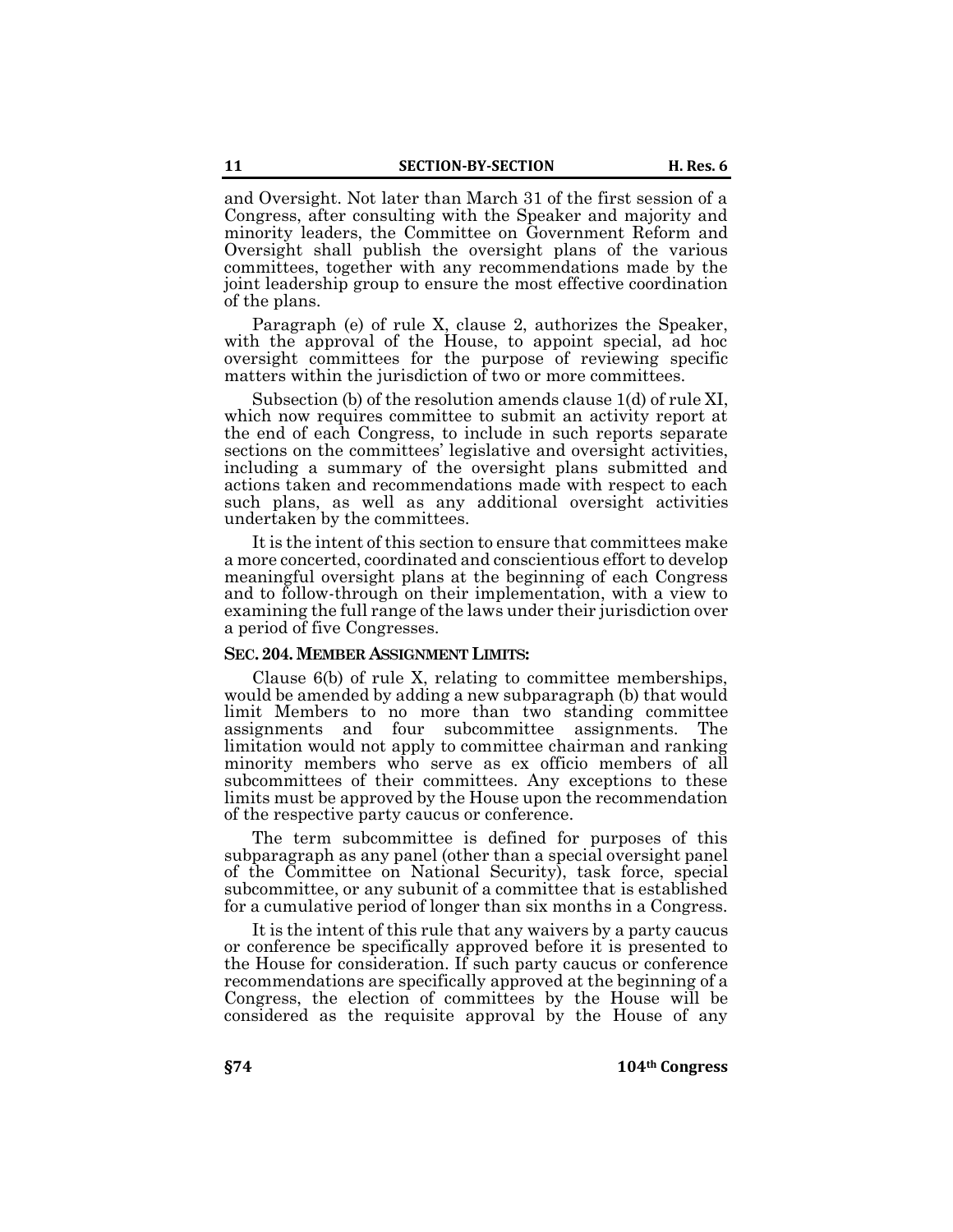exceptions to the committee limitation. However, any exceptions to the subcommittee limitation would [p. H36] have to be reported to the House from the respective party caucus or conference.

### **SEC.205.MULTIPLE REFERRAL REFORM:**

Clause 5(c) of rule X ("Referral of Bills, Resolutions, and Other Matters to Committees") is amended to require the Speaker to designate a committee of primary jurisdiction upon the initial referral of a measure to a committee. The Speaker would have the discretion to also refer the same measure to other committees in sequence (sequential referral), either upon its initial introduction or after the primary committee has reported, subject to time limits for reporting by the secondary committees; or to refer designated portions of the same measure to other committees (split referral); or to refer a measure to a special ad hoc committee consisting of committees with shared jurisdictions over the measure.

This rule change differs from the present referral rule in four significant respects. First, the designation of a committee of primary jurisdiction is designed to ensure greater accountability for legislation. Second, the rule eliminates so-called joint referrals which technically gave committees authority to consider the same portions of legislation as other committees (though referrals are always for consideration only of such provisions as fall within a committee's jurisdiction). Third, giving the Speaker discretion to make sequential or split referrals allows more flexibility than the current requirement that every committee having any jurisdiction over a measure, no matter how minor, must receive a referral. And fourth, the ability of the Speaker to designate a secondary committee for sequential referral purposes upon the initial introduction of a measure will allow that committee to proceed with its work on the measure immediately, if it wishes.

Nothing in this rule should be construed to prevent a secondary committee from reporting prior to the primary committee. However, it is the intent of the rule to the extent possible, to allow the primary committee to report before a measure is scheduled for floor consideration, unless it waives its right to report or the Speaker exercises discretion to impose a time limit on the primary committee for reporting and it fails to meet the deadline, in which case it will be considered to have been discharged of the measure.

#### **SEC.206. ACCURACY OF COMMITTEE TRANSCRIPTS:**

Clause 2(e)(1) of rule XI ("Committee Records"), is amended to require that committee transcripts shall be a substantially verbatim account of remarks actually made during proceedings, subject only to technical, grammatical, and typographical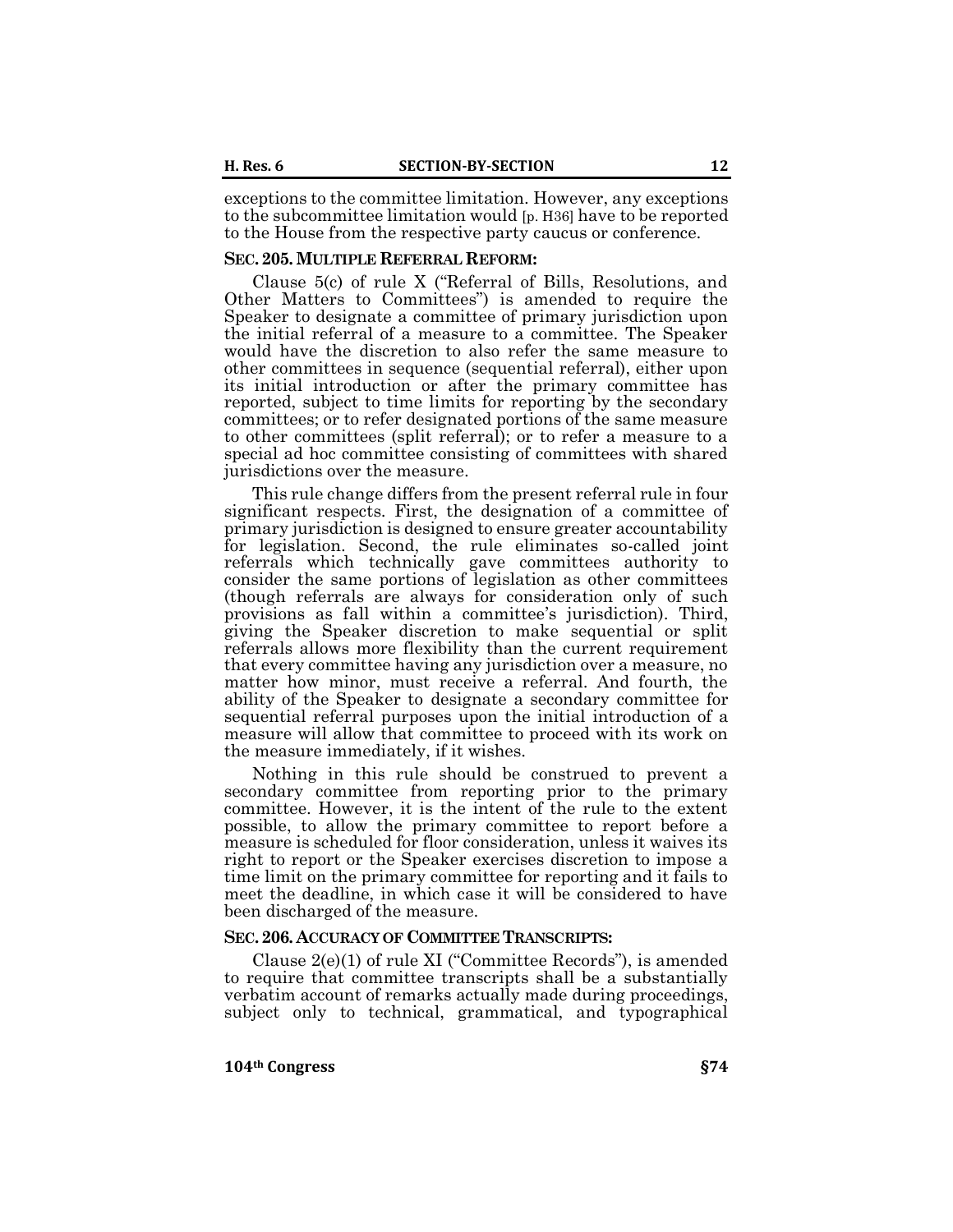corrections authorized by the person making the remarks involved.

The current rule requires committees to keep a complete record of all committee action, including a record of the votes on any question on which a rollcall vote is demanded. It is the intent of the new rule to require that where stenographic transcripts are kept of committee meetings or hearings, they not be subject to substantive changes by either the persons making the remarks or by staff.

It is not the intent of this rule that all meeting and hearing transcripts be published. However, in those instances in which persons involved in a meeting or hearing are allowed to review and correct their remarks before publication of the transcripts, any corrections must be specifically authorized by that person and cannot alter the substantive content of the remarks.

To the extent a person making remarks wishes to elaborate on 4 any point, such substantive modifications should be treated the same as extensions of remarks on House floor speeches, i.e., they should be clearly delineated from remarks actually made by being printed in a typeface that is clearly distinguishable from verbatim remarks.

### **SEC.207. ELIMINATION OF "ROLLING QUORUMS":**

Clause  $2(1)(2)(A)$  of rule XI is amended by striking the existing provision which establishes a presumption that a committee majority was actually present at the time a measure is reported if the records of the committee show that a majority of the committee responded on a rollcall vote on the question, and prohibits a point of order to lie in the House that a majority was not present unless the point of order was timely made in the House.

In so doing, the rule change restores the previous requirement that a "majority of the committee was actually present" at the time a measure was ordered reported. The fact that a committee orders a measure reported by voice vote without a quorum present, and no point of order is made at the time, does not prevent the point of order from being made in the House when the measure is called-up for consideration.

It should also be emphasized that the requirement that a majority be actually present at the time the measure is reported from a committee means that a majority must be contemporaneously assembled at the time the vote is taken. Unlike a House floor vote during which Members may come and go during the course of a vote, the committee quorum rule, absent the old "rolling quorum" latitude, means a committee can no longer simply leave a vote open until a sufficient number of Members have responded to their names. Prior to the "rolling

**§74 104th Congress**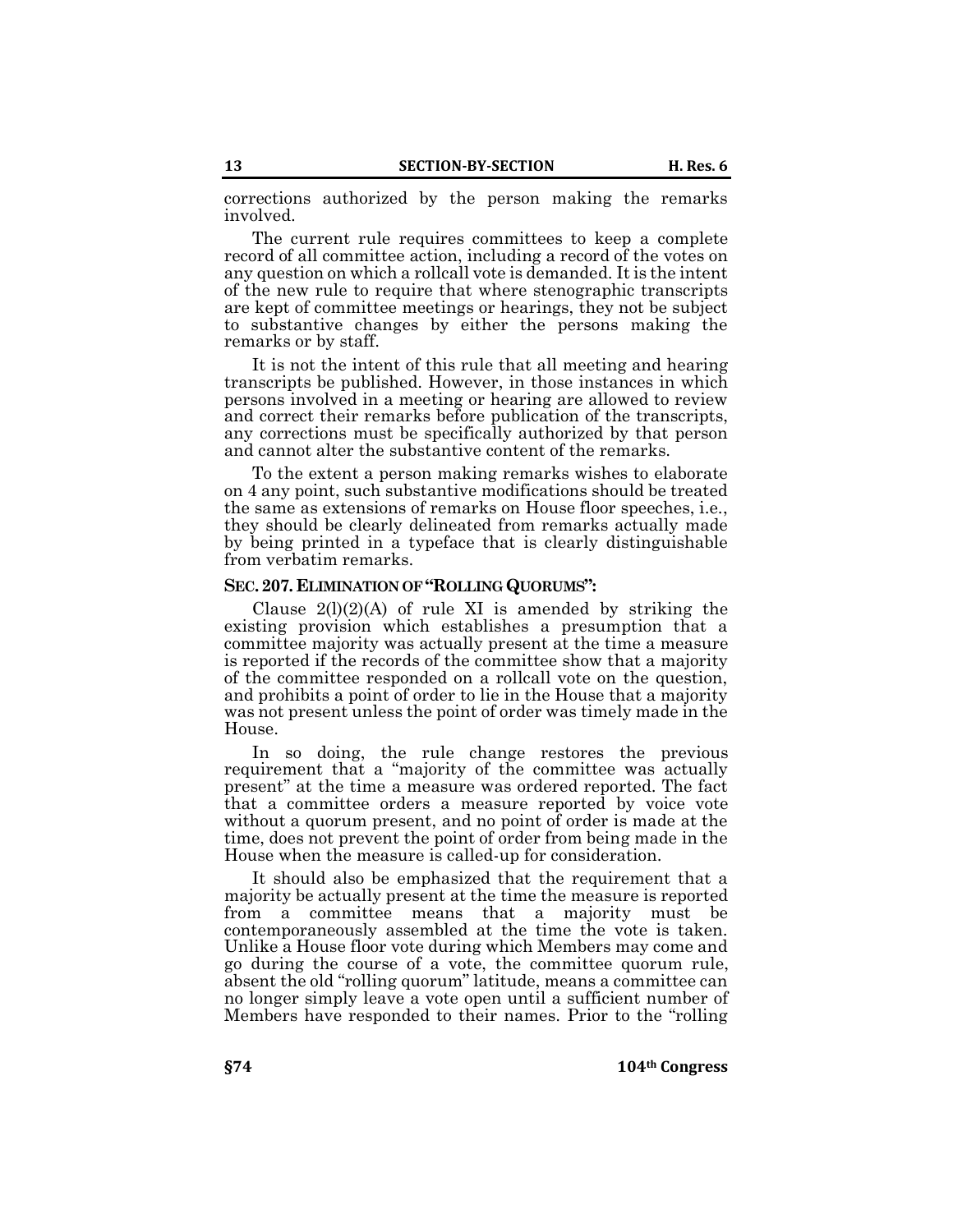quorum" rule, the Committee on Rules has decided against granting a rule when presented with evidence that a majority was not actually present when the measure was reported.

#### **SEC.208. LIMITATION ON COMMITTEES'SITTINGS:**

Clause 2(i) of rule XI, which currently prohibits committees from sitting during a joint, House-Senate session or meeting, would be amended to prohibit any committees except the committees on Appropriations, Budget, Rules, Standards of Official Conduct, and Ways and Means, from sitting while the House is reading a measure for amendment under the fiveminute rule. Special leave to sit could be granted unless ten or more members object to a unanimous consent request, or upon the adoption by the House of a motion offered by the majority leader. This restores the rule in existence prior to the 103d Congress, with the only exception being the addition of a privileged motion by the majority leader. It is anticipated that the Speaker will again promulgate guidelines as to when and under what circumstances special leave may be requested.

### **SEC.209. ACCOUNTABILITY FOR COMMITTEE VOTES:**

Clause  $2(1)(2)(B)$  of rule XI, which now requires that the results of any rollcall vote to report a measure be included in a committee report, would be amended to require that the names of those members voting for and against any amendment or motion to report a measure by rollcall vote be included in the committee report.

It is the intent of this rule to provide for greater accountability for record votes in committees and to make such votes easily available to the public in committee reports. At present, under clause  $2(e)(1)$  of rule XI, the public can only inspect rollcall votes on matters in the offices of committees. It is anticipated that with the availability of committee reports to the public through electronic form the listing of votes in reports will be more bill-specific than earlier proposals to publish all votes in the Congressional Record twice a year.

# **SEC. 210. AFFIRMING THE MINORITY'S RIGHT ON MOTIONS TO RECOMMIT:**

Clause 4(b) of rule XI, which, among other things, prohibits the Committee on Rules from denying a motion to recommit as provided in clause 4 of rule XVI, would be amended to clarify and ensure that such right includes the right to offer amendatory instructions, otherwise in order under the rules, in a motion to recommit, if offered by the minority leader or a designee.

Exempted from this guarantee would be the motion to recommit a Senate bill or resolution for which the text of a House-passed measure has been substituted. This exemption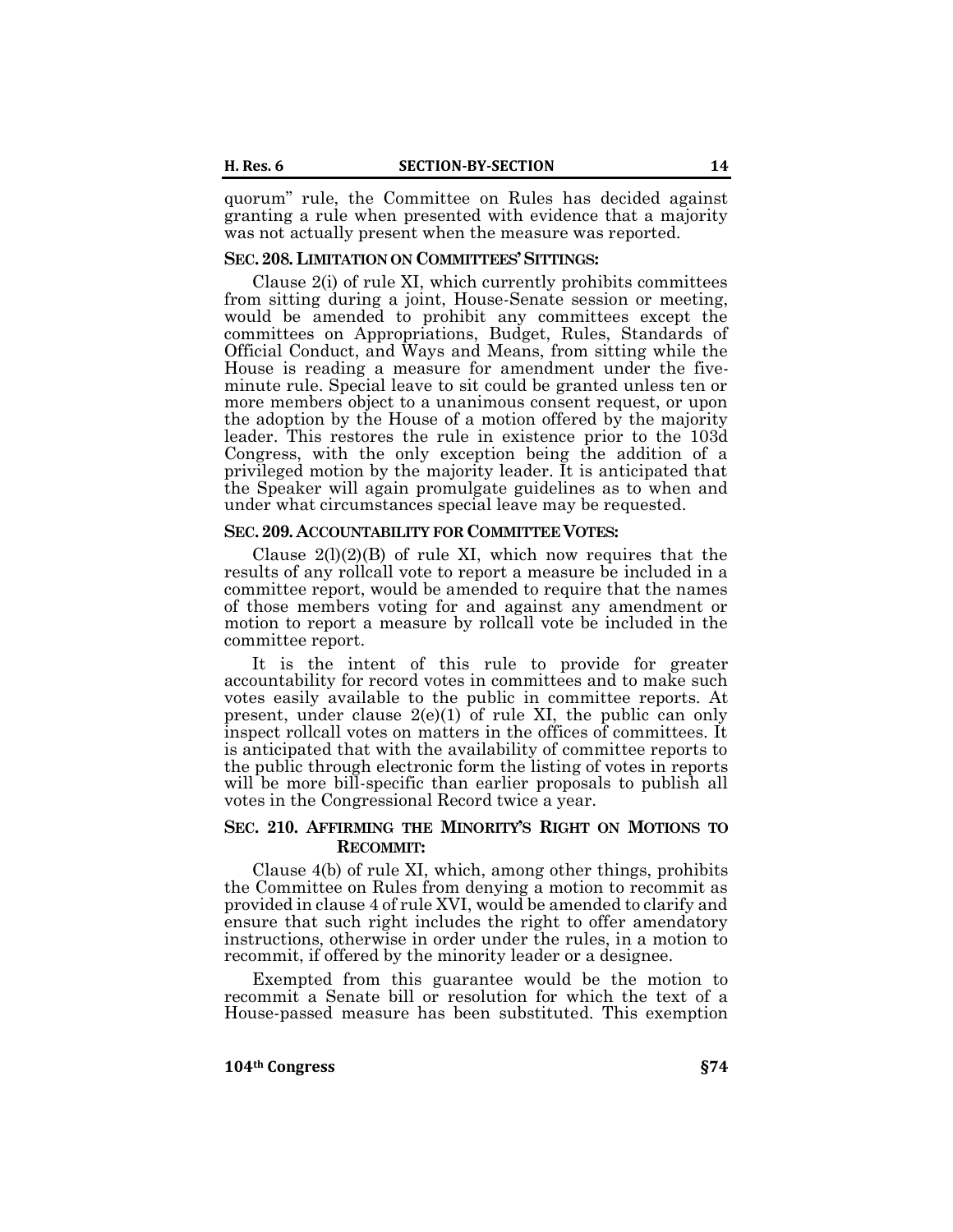recognizes that the minority would already have had the opportunity to offer a motion to recommit with instructions on the original House-passed measure being substituted for the Senate measure.

It is the intent of this rule to restore the original purpose of clause 4(b) when it was adopted in 1909 to give the minority a final opportunity to offer an amendment of its choosing in a motion to recommit prior to the final passage of a bill.

### **SEC.211.WAIVER POLICY FOR SPECIAL RULES:**

Clause 4 of rule XI, relating to the Rules Committee, is amended by adding a new paragraph (e) at the end to require that whenever the Rules Committee reports a resolution providing for the consideration of a measure, it shall, to the maximum extent possible, specify in the resolution any House rules being waived against the measure or against its consideration.

It is the intent of this rule that Members be fully informed as to what potential violations of House Rules are involved in considering a bill. This in turn will require committee chairmen to determine in advance of their Rules Committee appearance what waivers they will seek, and to be prepared to explain and defend those waivers before the Rules Committee. It is the ultimate intent of the rule change that Committee will be more careful prior to reporting a measure to ensure against any rules violations in the bill or report.

While the failure of the Rules Committee to specify waivers in a rule would not give rise to a point of order against a special rule that waives all points of order, it is expected that the Rules Committee will, in all but the most time-sensitive situations, endeavor to determine what specific waivers are required and to detail them in the rule.

# **SEC. 212. PROHIBITION ON DELEGATE VOTING IN COMMITTEE OF THE WHOLE:**

Subsection (a) amends rule XII ("Resident Commissioner and Delegates") by striking clause 2 which now entitles the Resident Commissioner from Puerto Rico and each Delegate to the House to the same powers and privileges in the Committee of the Whole on the state of the Union as other House Members.

Subsection (b) amends clause 1 of rule XXIII ("Of Committees of the Whole House") by striking "Resident Commissioner, or Delegate" as being eligible for appointment by the Speaker to chair the Committee of the Whole.

Subsection (c) amends clause 2 of rule XXIII by striking paragraph (d) which provided for an immediate re-vote in the House whenever the votes of the Resident Commissioner and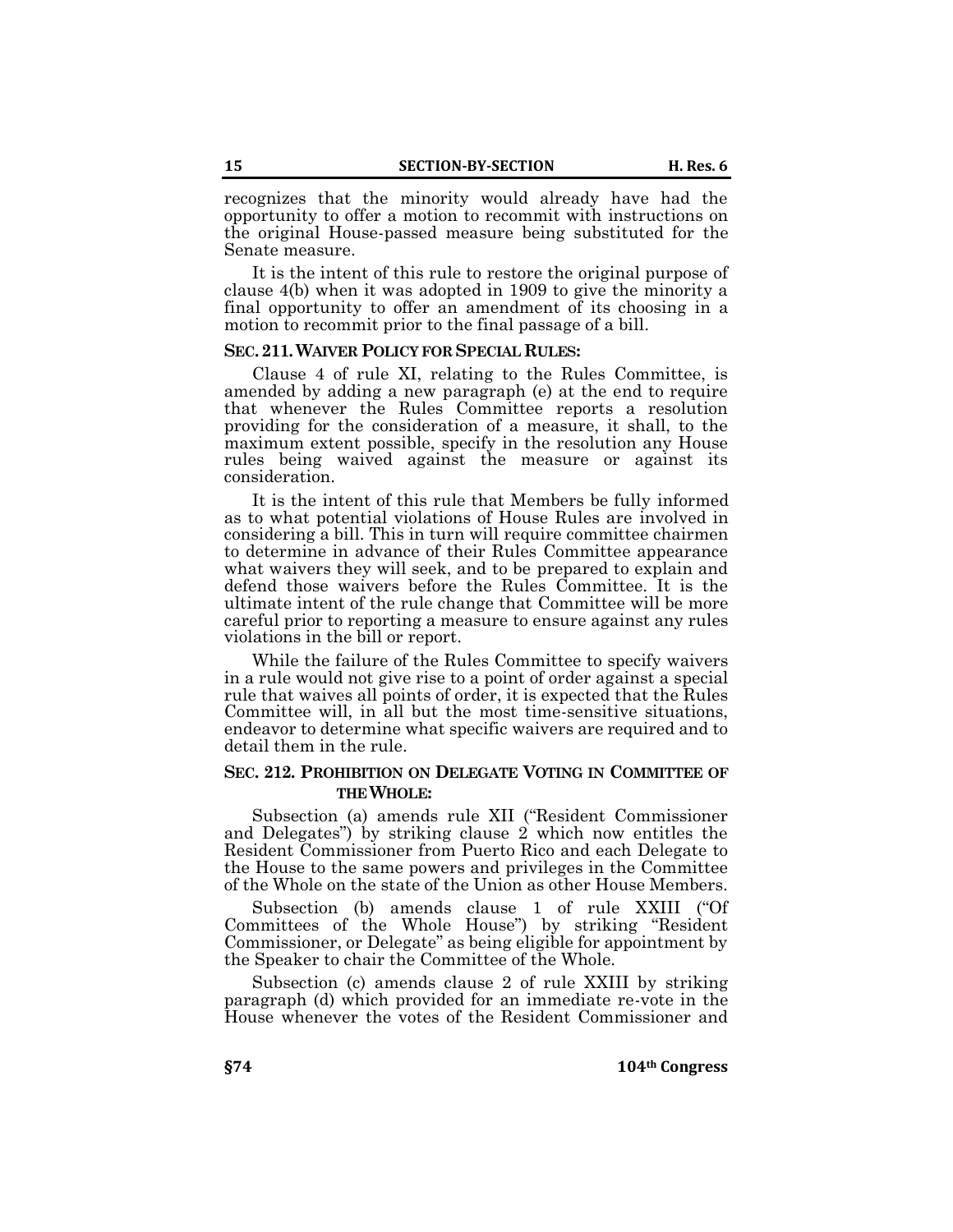Delegates were decisive to the outcome of a vote in the Committee of the Whole.

# **SEC.213. ACCURACY OF THE CONGRESSIONAL RECORD:**

Rule XIV ("Of Decorum and Debate") is amended by adding a new clause 9 requiring that the Congressional Record be a substantially verbatim account of remarks made during debate. Members could only authorize technical, grammatical and typographical corrections. Unparliamentary remarks could only be deleted by permission or order of the House. However, Members may [p. H37] still insert undelivered remarks so long as they are delineated by a different typeface. Breaches of the rule could be subject to investigation by the Committee on Standards of Official Conduct.

#### **SEC.214. AUTOMATIC ROLLCALL VOTES:**

Rule XV ("On Calls of the Roll and House") is amended by adding a new clause 7 to require an automatic rollcall vote on the final passage or adoption of any bill, joint resolution, or conference report, making general appropriations, increasing Federal income tax rates, or on final adoption of a budget resolution or a conference report thereon.

#### **SEC.215. APPROPRIATIONS REFORMS:**

Subsection (a) amends clause 2(d) of rule XXI ("On Bills") by providing that motions to rise and report an appropriations bill after the bill has been read for amendment shall only have precedence if offered by the majority leader or a designee. Under current rules, so-called limitation amendments not specifically contained or authorized in existing law, may only be offered if the motion to rise is not offered or is rejected after other amendments to the bill have been disposed of. The intent of the new rule is to permit the offering of limitation amendments at the end of the reading, subject only to a motion to rise offered by the majority leader or a designee. Subsection (b) adds a new paragraph (e) to clause 2 of rule XXI to prohibit reporting any non-emergency matter in an appropriations bill containing an emergency designation under the Budget Act. The only exceptions are for provisions which rescind budget authority, reduce direct spending authority, or reduce the amount for a designated emergency. While the Committee on Appropriations could evade this prohibition by giving an entire bill an emergency designation, it is the clear intent of this rule that no non-emergency items should be given such blanket coverage. Let exposed, as they should be, such non-emergency items would be subject to deletion if a point of order is made and sustained.

It is not the intent of this rule to make in order any amendments not otherwise in order under the rules. Thus, any amendments to rescind or reduce direct spending must be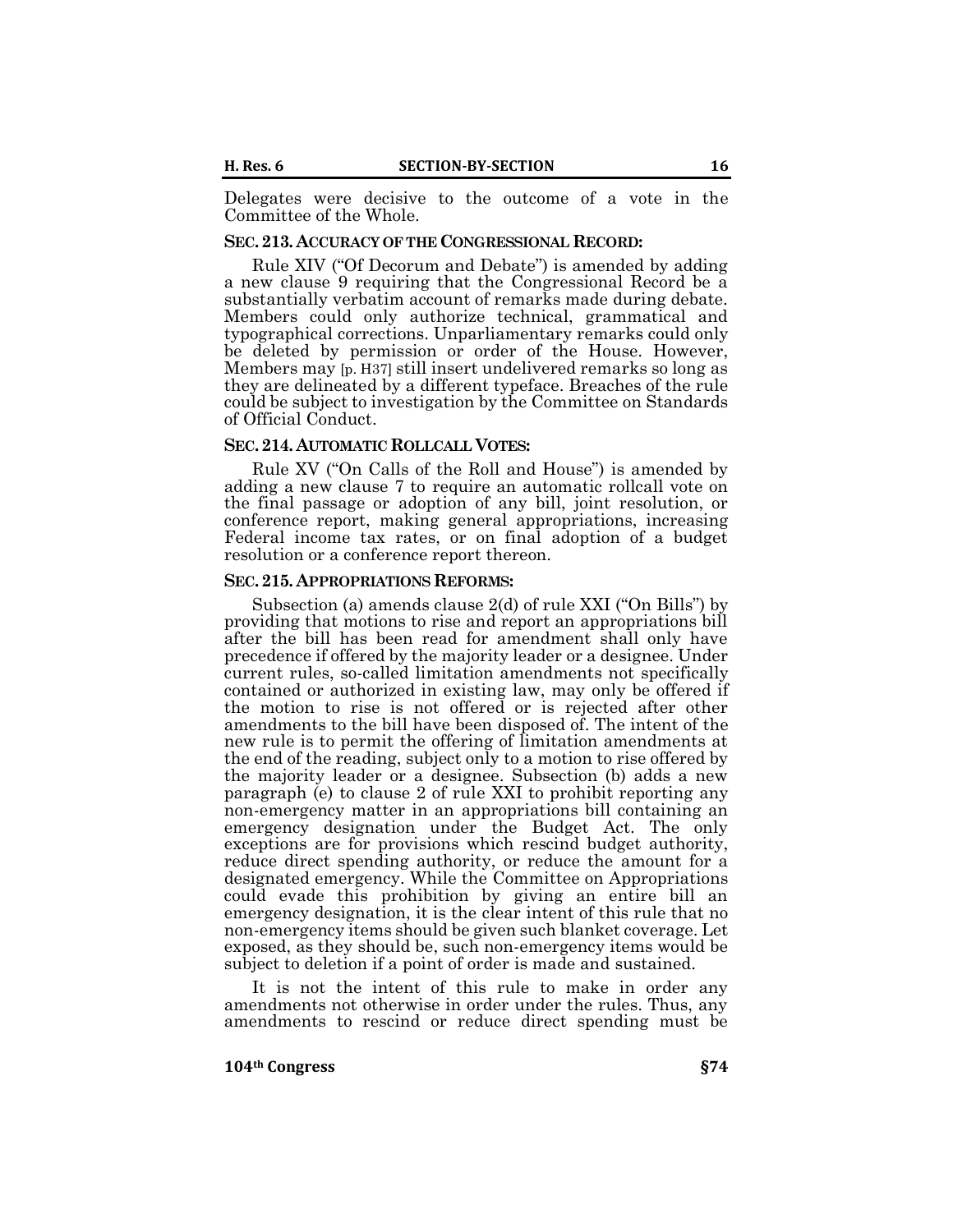germane to the bill as reported or be given special protection by way of a special rule reported by the Rules Committee and adopted by the House.

Subsection (c) amends clause 2 of rule XXI by adding a new paragraph (f) to permit the offering of so-called offsetting amendments in appropriations bill. At present, appropriations measures are read for amendment by paragraph, meaning it is not possible to offer an amendment that is deficit neutral if it goes to paragraphs not yet pending. The new rule would allow the offering of such off-setting amendments en bloc and not subject to a division of the question in the House or the Committee of the Whole.

When such an en bloc amendment is offered, and prior to the debate on it, the chair will ask whether there are any points of order against any portion of the bill covered by the amendment. If such a point of order is sustained, and the provision in the bill stricken, the amendment would no longer be in order as a proper offset.

To qualify as an offsetting amendment for purposes of this paragraph, the proponent must be able to demonstrate that the net effect of the amendment would not increase overall budget authority or outlays in the bill. Since appropriations bills only contain the amount of budget authority being appropriated, it should be kept in mind that the off-setting numbers may not be the same since the ultimate test is whether the amendment does not increase the deficit – and deficits are determined by outlays in a fiscal year, not by the amount of budget authority appropriated for a particular matter. It will therefore be necessary for the author of an offsetting amendment to work closely with the Congressional Budget Office to ensure that the bottom line amendment makes equivalent increases and decreases in outlays resulting from the changes in budget authority.

Subsection (d) amends clause 3 of rule XXI to require that the Committee on Appropriations include in its report a list of all appropriations contained in a bill for any expenditure not previously authorized by law (except for classified intelligence or national security programs, projects or activities). Clause 3 already requires that committee reports include a listing of legislative provisions contained in the bill. Since the point of order under clause 2 of rule XXI lies against both unauthorized and legislative provisions, it is only reasonable that the report should contain information on both. It is the intent of this rule that the test of compliance will be whether the committee has made a good faith effort to include all unauthorized matters in its report that it is aware of. The inadvertent omission of an unauthorized matter in a committee report will not give rise to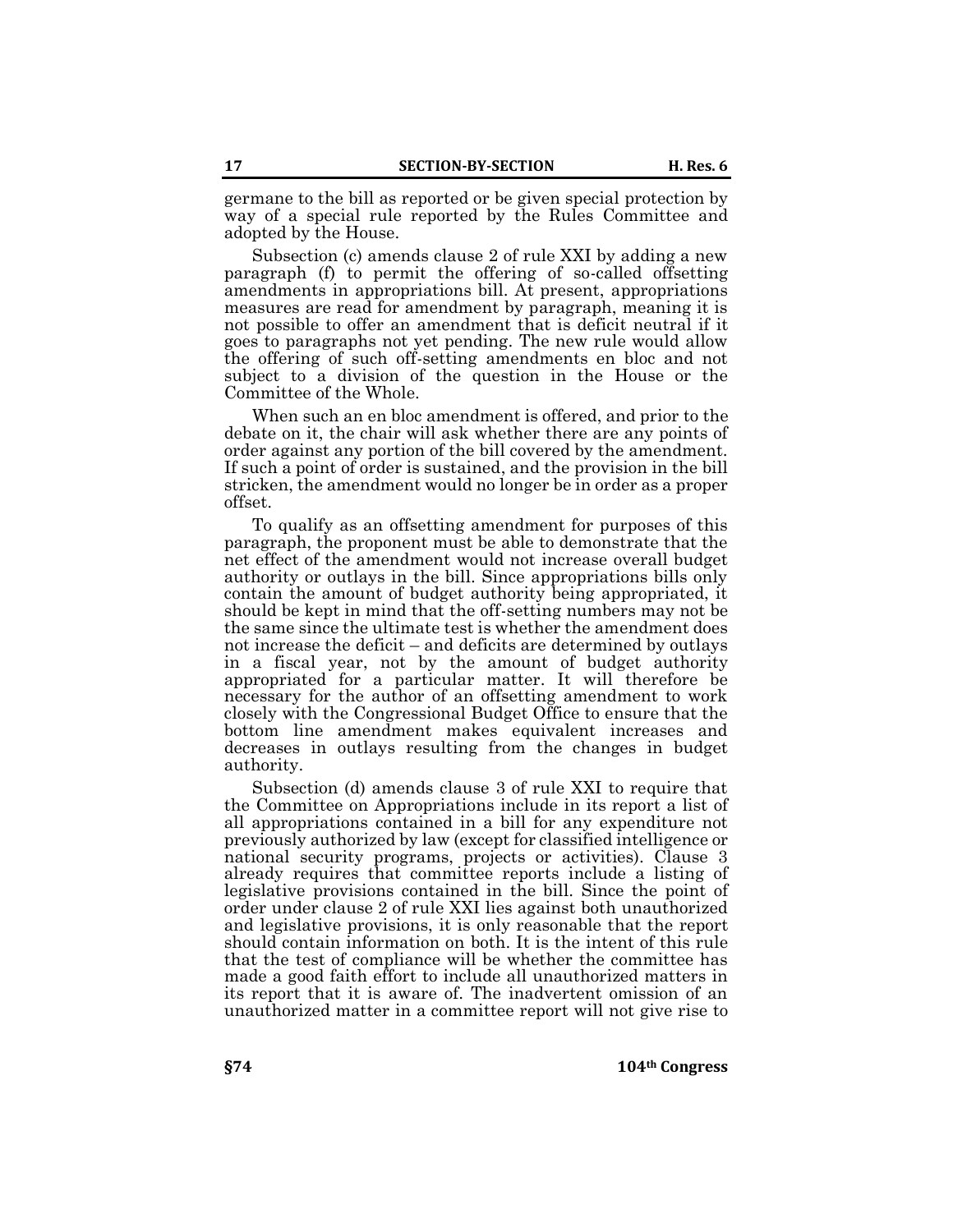a point of order against the consideration of the bill, though a point of order would still lie against the provision in the bill.

Subsection (e) adds a new clause  $8$  to rule  $XXI<sup>2</sup>$  to provide for the automatic reservation of points of order against provisions in an appropriations bill at the time the report on it is filed. Under current rules, the points of order under [clause 2](https://budgetcounsel.com/laws-and-rules/004-clause-2-of-rule-xxi/)  [of rule XXI](https://budgetcounsel.com/laws-and-rules/004-clause-2-of-rule-xxi/) are against the reporting of any unauthorized or legislative provision in an appropriations bill. This means that, for a point of order to be valid, it must be raised or reserved at the time the measure is actually reported, that is, at the time the report is filed in the House. This has required that a minority representative of the committee accompany the majority member filing the report in order to reserve points of order at the time the report is filed. Under the new rule, it will no longer be necessary to reserve points of order at the time an appropriations bill is filed. Members' rights to later raise such points of order will automatically be protected.

#### **SEC.216.BAN ON COMMEMORATIVES:**

Subsection (a) amends clause 2 of rule XXII ("Of Memorial, Bills and Resolutions") by prohibiting the introduction or consideration of any bill, resolution, or amendment which establishes or expresses any commemoration. For purposes of the new rule, a commemoration is defined as "any remembrance, celebration, or recognition for any purpose through the designation of a specified period of time." The existing clause 2, which would be retained as paragraph (a), includes a similar prohibition against the receipt or consideration by the House of private bills, resolutions or amendments authorizing or directing the payment of money for certain property damages or for personal injury or death for which suit may be instituted under the Tort Claims procedure; for the construction of a bridge across a navigable stream; or for the correction of a military or naval record.

The new ban on date-specific commemorative measures or amendments applies to both the introduction and consideration of any measure containing such a commemorative. This is intended to include measures in which such a commemorative may only be incidental to the overall purpose of the measure. Such measures will be returned to the sponsor if they are dropped in the legislative hopper. The prohibition against consideration also extends to any measures received from the Senate which contain date-specific commemorative. While it does not block their receipt from the other body, it is intended that such measures would not be referred to the appropriate

 $\overline{a}$ 

<sup>2</sup> Clause 8 of rule XXI was recodified as clause 1 of rule XXI when the rules were recodified in H. Res. 5 (106th Congress).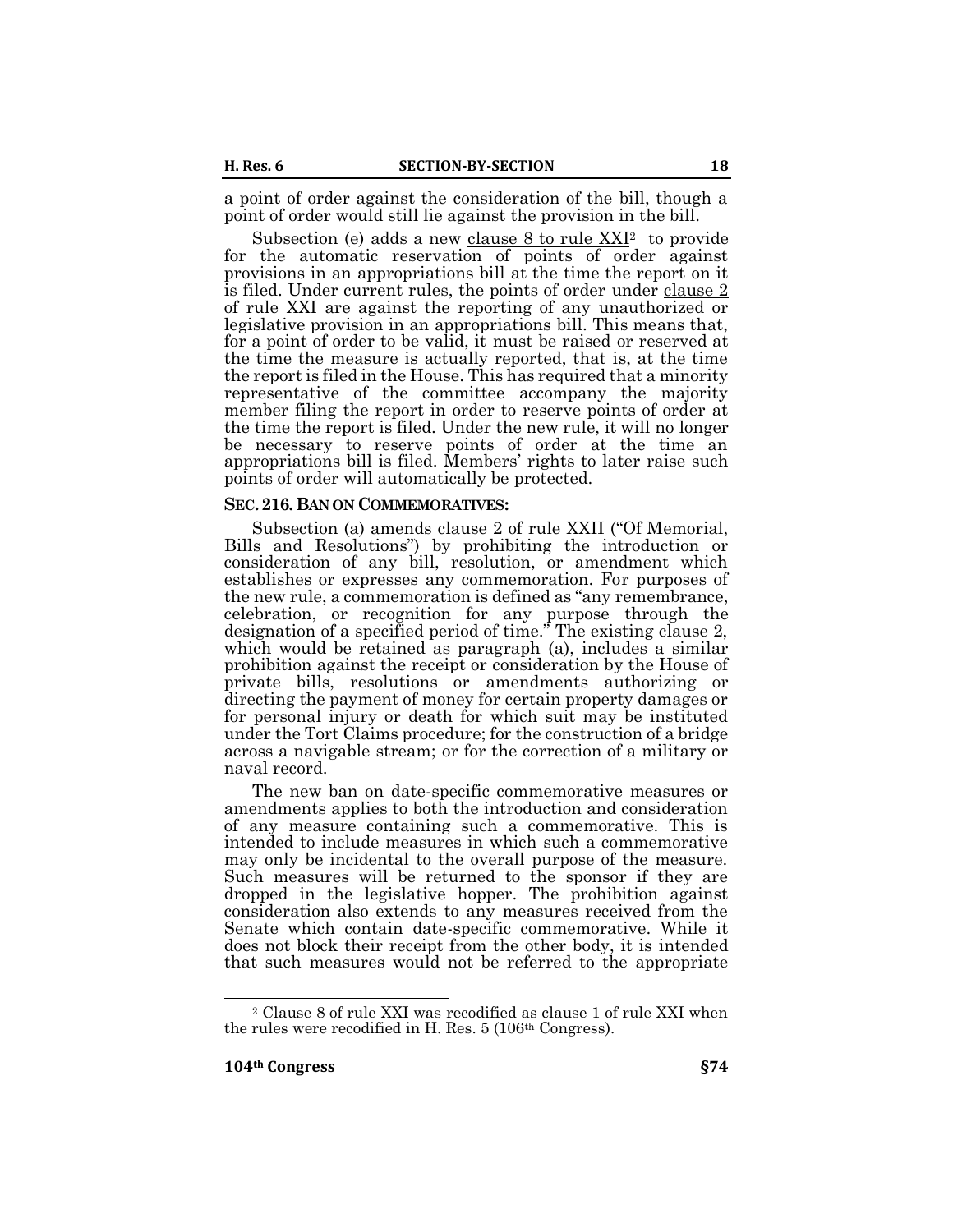committee of the House or be considered by the House. Instead, they would simply be held at the desk without further action. Should such a commemorative be included in a conference report or Senate amendment to a House bill, the entire conference report or Senate amendment would be subject to a point of order.

While the ban does not apply to commemorative which do not set aside a specified period of time, and instead simply call for some form of national recognition, it is not the intent of the rule that such alternative forms should become a new outlet for the consideration of such measures.

Thus, while they could be referred to an appropriate committee, it is not expected that such committees should feel obligated or pressured to establish special rules for their release to the House floor. Nor should it be expected that the Rule Committee should become the new avenue for regular waivers of the rule against date specific commemorative. Such exceptions should be limited to those rare situations warranting special national recognition as determined by the Leadership.

Subsection (b) is a free-standing directive to the Committee on Government Reform and Oversight to consider alternative means for establishing commemorations, including the creation of an independent or Executive branch commission for such purpose, and to report to the House its recommendations thereon.

#### **SEC.217. NUMERICAL DESIGNATION OF AMENDMENTS:**

Clause 6 of rule XXIII ("Of Committees of the Whole") is amended to add a new sentence requiring that amendments submitted for printing in the amendments portion of the Congressional Record be given a numerical designation in the sequence submitted for a particular bill.

The clause already requires that amendments printed in the Record be allowed five minutes of debate for and against, even if the Committee of the Whole has voted to close debate on a particular section or paragraph, and that time has expired. It is the purpose of this further amendment to the rule to facilitate reference to such amendments for the convenience of Members and committee managers alike, and to encourage Members to utilize the pre-printing option for their amendments.

The new rule may also make it possible for the Committee on Rules to reference numerically designated amendments in special rules that structure the amendment process since the Congressional Record is often more readily available to Members and their staff than are Rules Committee reports.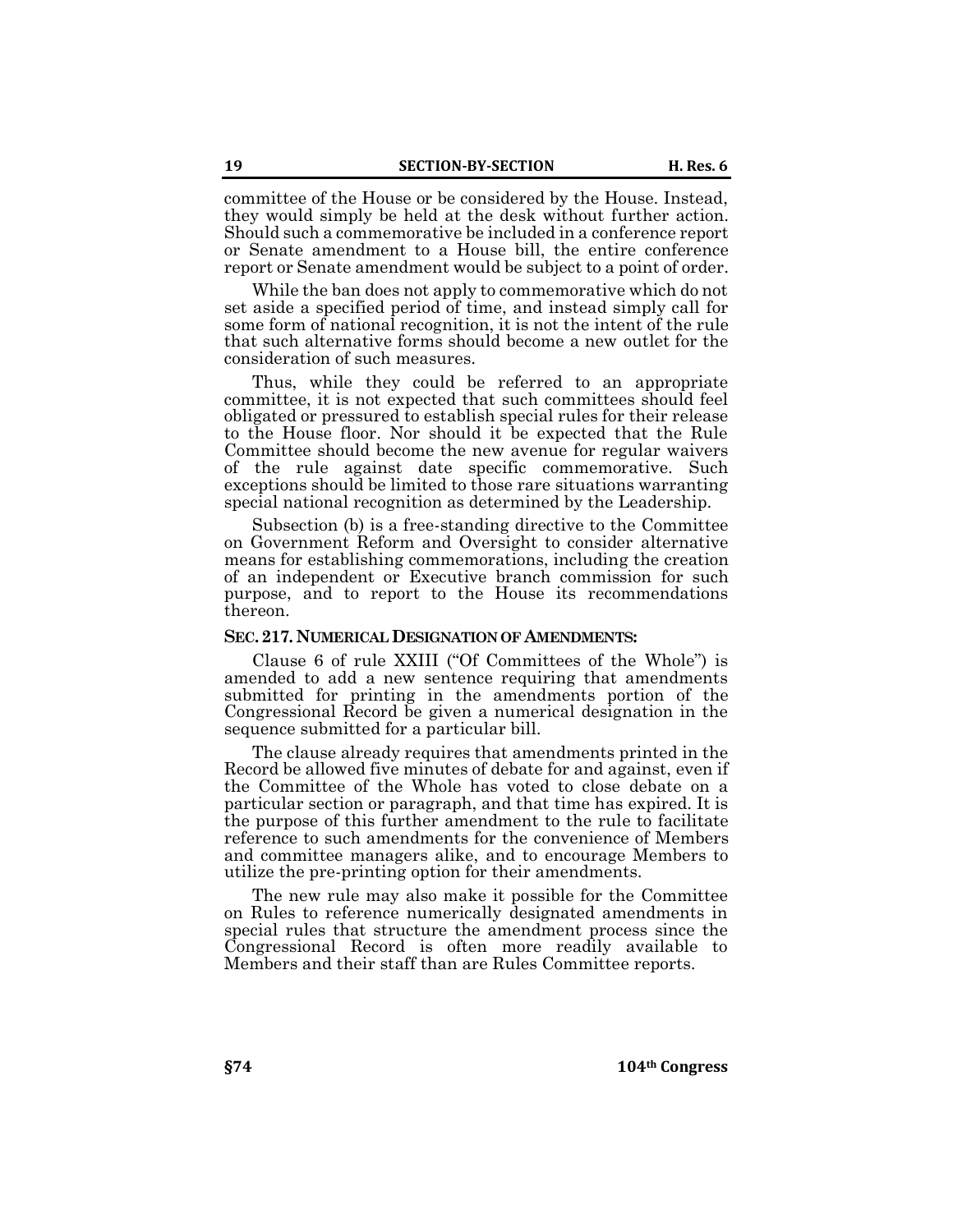#### **SEC.218. PLEDGE OF ALLEGIANCE:**

Clause 1 of rule XXIV ("Order of Business") is amended to insert the Pledge of Allegiance as the third order of business each day in the House, following the approval of the Journal and preceding the correction of reference of public bills. This change codifies a practice in effect in the House since 1988.

#### **SEC.219. DISCHARGE PETITIONS:**

Clause 3 of rule XXVII ("Change or Suspension of the Rules") is amended to require that the Clerk publish in the Congressional Record on the last day of House session each week the names of those Members who have signed a discharge motion during that week, and to make available on a daily basis, in an appropriate office, the cumulative lists of names of those Members who have signed pending discharge motions. Finally, the new rule directs the Clerk to devise a means for making such names on discharge petitions available to House offices and the public by electronic form.

#### [p. H38]

In the 103d Congress, the House adopted a new rule making the names of Members signing discharge petitions immediately available for public inspection. However, the rule change did not specify how such publication was to be accomplished. This rule change codifies the current practice of daily availability of all motions and signatures in a House office, and the weekly publication of new signatures in the Congressional Record. The directive regarding making such lists available by computer is in line with other ongoing initiatives to make House documents generally available to the public through computer networks.

#### **SEC.220. PROTECTION OF CLASSIFIED MATERIALS:**

Rule XLIII ("Code of Official Conduct") would be amended by adding a new clause 13 requiring that any Member, officer or employee of the House take an oath or affirmation on nondisclosure of classified information prior to being given access to such materials. Copies of the executed oath would be retained by the Clerk of the House as part of the records of the House.

#### **SEC.221.SELECT COMMITTEE ON INTELLIGENCE:**

Subsection (a) amends clause 1(a) of rule XLVIII ("Permanent Select Committee on Intelligence") to change the composition of the committee from 19 to 16 members, of whom not more than nine may be of the same political party.

Subsection (b) amends clause 1(b) of rule XLVIII, to substitute the Speaker for the majority leader as a non- voting ex officio member of the committee, along with the minority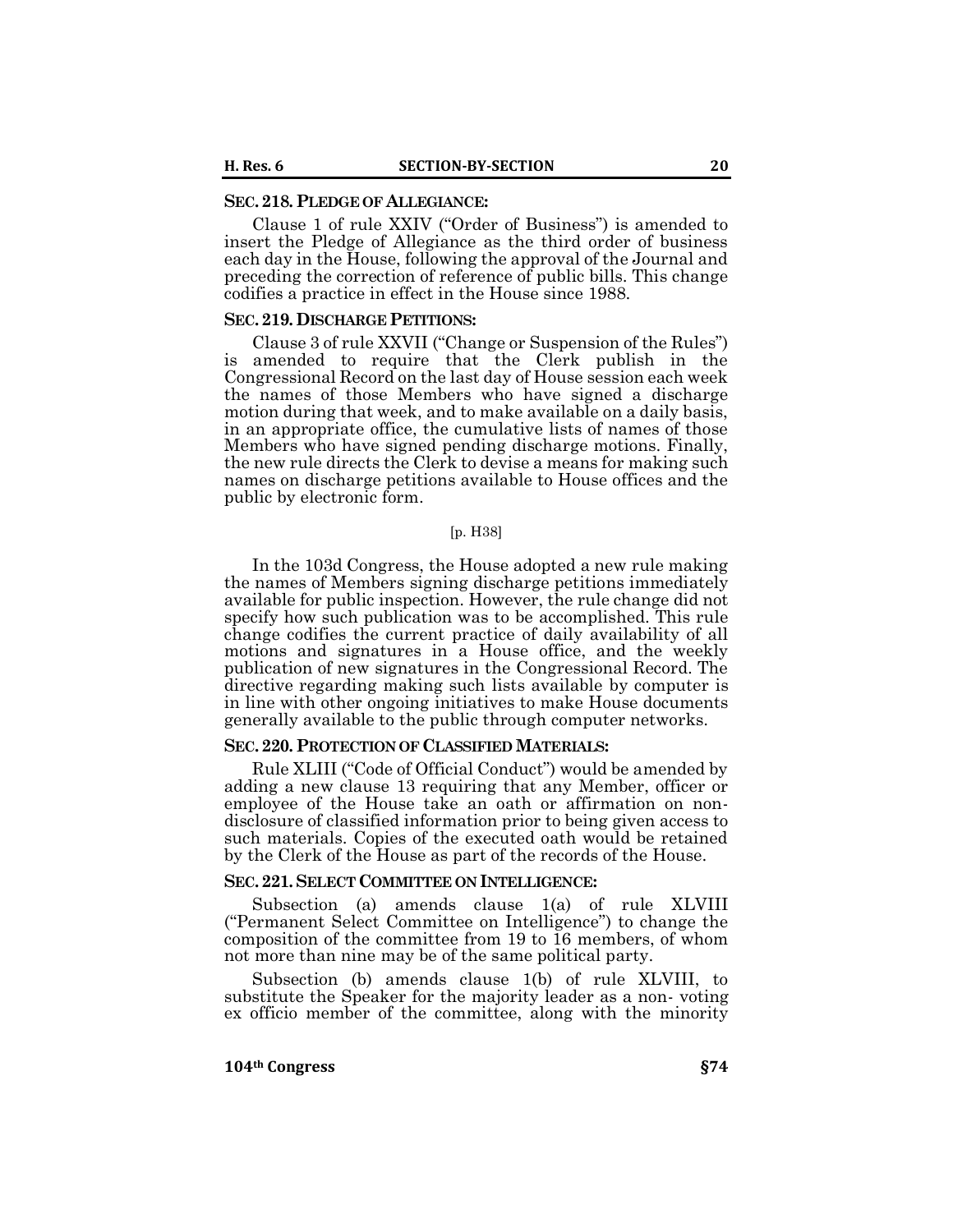leader. The subsection also allows both the Speaker and minority leader to designate one of their leadership staff to assist them in their roles as ex officio members of the committee, with all the same rights, privileges, and requirements as if members of the select committee staff. The purpose of this clause is to allow designated leadership staff the same access to committee documents and materials, briefings, hearings, and meetings, without having to become committee staff members for such access.

A conforming change is made by striking subparagraph (c)(3) of clause 7 which permits the Speaker to attend any select committee meeting and have access to any committee information.

Subsection (c) amends clause 1 of rule XLVIII to extend from three (in any five consecutive Congresses) to four (in any six consecutive Congresses) the number of consecutive Congresses any Member (other than the Speaker and minority leader) may serve on the select committee, and to permit a chairman or ranking minority member who attain those positions in their fourth terms on the committee to serve in those positions for an additional term.

Subsection (d) amends clause 2(a) of rule XLVIII to clarify the committee's jurisdiction to reflect current referral practices.

### **SEC.222. ABOLITION OF LEGISLATIVE SERVICE ORGANIZATIONS:**

This is a free-standing provision that prohibits in the 104th Congress the establishment or continuation of any legislative service organization (as the term is defined and authorized in the 103rd Congress). The Committee on House Oversight is authorized to take necessary steps to ensure the orderly termination and accounting for funds of any such LSO in existence on January 3, 1995. So-called LSO's are those organizations recognized through the House Administration Committee in the 103rd Congress which are allowed to utilize Member Clerk hire funds for the staffing of such special purpose organizations. It is the intent of this rule that the Committee on House Oversight will oversee the shut-down of such organizations in a manner to ensure the maximum accountability possible for any funds allocated for their operation.

This is especially important in view of the comprehensive audit required by section 107 of the resolution.

# **SEC. 223. MISCELLANEOUS PROVISIONS AND CLERICAL CORRECTIONS:**

Subsection (a) amends clause 5(b)(1) of rule I ("Duties of the Speaker") to expand the Speaker's current authority to postpone